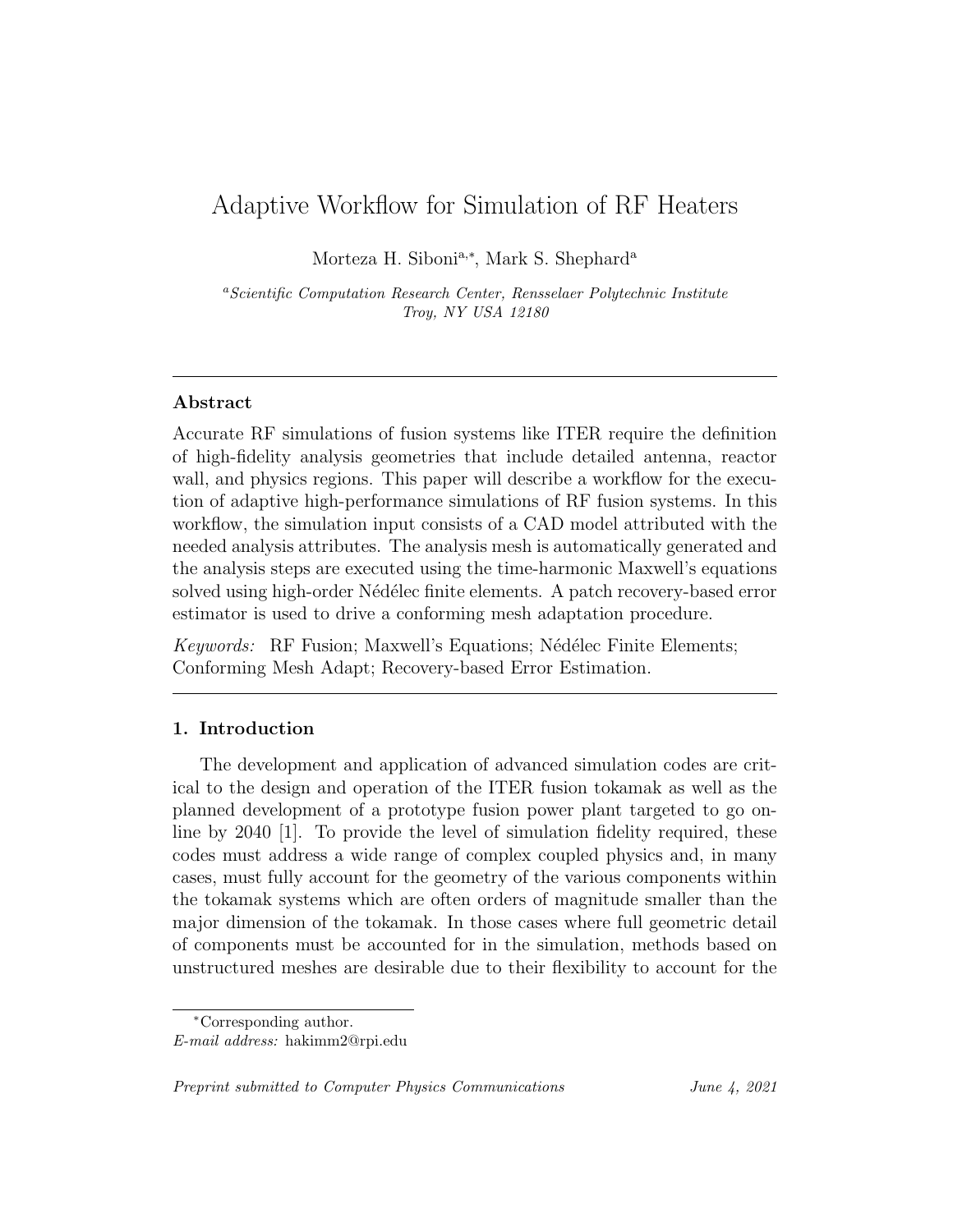geometry and the availability of powerful mesh generators that can automatically generate meshes. In addition to being able to account for local geometric details, unstructured mesh methods can vary their approximation resolution over the domain by grading the mesh to concentrate computational resources where they are most needed. A challenge for problems with complex physical behaviors that must be accounted for over general domains is determining where and how to grade the mesh. The goal of adaptive mesh control methods is to use a posteriori error measures to determine the mesh element sizes needed throughout the domain as part of the solution process.

As part of a project aimed at developing reliable high fidelity simulation capabilities for the modeling of effectiveness of fusion relevant RF actuators in tokamak fusion and other plasma-containing devices, a software infrastructure consisting of several high-performance computing components is being developed. Section 2 provides a brief overview of the different components of this software infrastructure.

The focus of the current paper is a presentation of the adaptive finite element analysis capability being developed as part of this infrastructure to provide reliable simulation results for the RF problems of interest. Since the error indication procedure used to drive the mesh adaptation is a function of the finite element discretization used, Section 3 provides a summary of the N'ed'elec finite elements used to discretize the inhomogeneous Maxwell's equations written in the frequency domain being used to model the RF physics. Section 4 presents the error indicator developed and indicates how the error estimates are used in conjunction with a general conforming mesh adaption procedure to produce the adapted meshes. Section 5 demonstrates the application of the developed adaptive procedure to problems of interest. In particular, we will solve the time-harmonic Maxwell's equations in the cold plasma approximation regime, in which the spatial dispersions from the electric properties of the plasma are eliminated and therefore one can effectively solve the equations using the finite element method. As will be seen later on, the spatial variations of the permittivity of the plasma will dictate the wavelength of the propagated wave modes. The wavelength is expected to become extremely short when some of the components of the permittivity tensor tend to zero, a phenomenon known as the lower hybrid resonance. When this happens, one will need to use a very fine mesh to obtain accurate finite element solutions. Using the adaptive workflow of this paper, we are able to effectively identify such regions in the domain as needed and use mesh modification operations to modify the mesh locally to achieve high levels of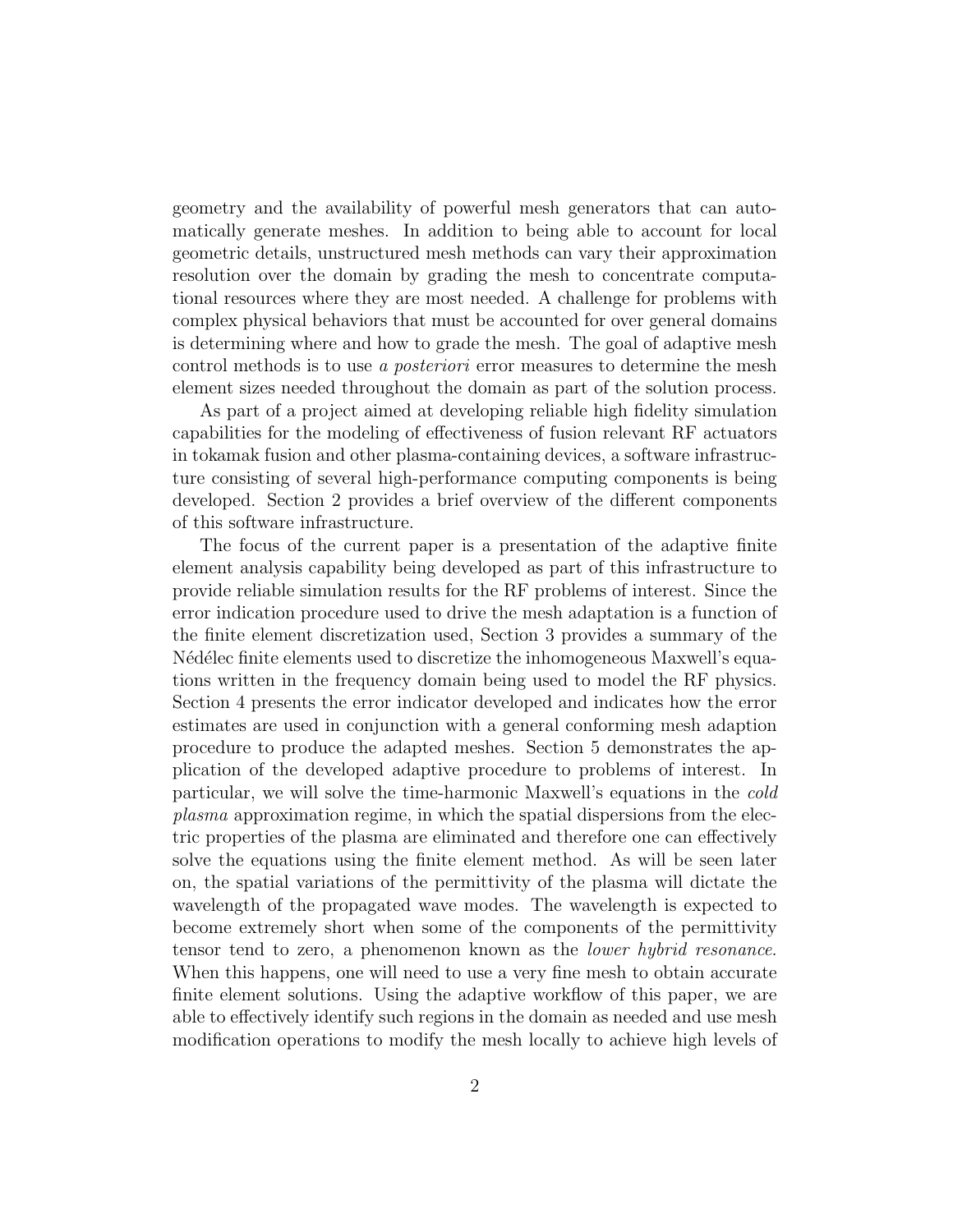accuracy in regions of interest in the analysis domain.

## 2. Software Infrastructure for the Simulation of Fusion Relevant RF Actuators

As indicated in Figure 1, tokamak fusion reactors are geometrically complex systems made up of a large number of components that are in themselves highly detailed. The execution of an effective simulation workflow that includes a high degree of geometric fidelity and provides the level of solution accuracy required involves:

- Accessing the component geometric descriptions.
- Building the analysis model geometry from the component geometry descriptions.
- Associating the required analysis attributes (material properties, loads, boundary conditions, and initial conditions) with the analysis model geometry.
- Generating an initial mesh of the analysis model geometry and preparing the input information needed by the mesh-based analysis procedure.
- Performing the analysis on the mesh and applying adaptive mesh control to improve the mesh as needed to ensure the requested solution accuracy.

A number of software tools are available that can support aspects of this simulation workflow. Given that, a number of these tools have been integrated with specifically developed new tools to provide a software infrastructure that effectively supports the execution of high fidelity RF simulations of antenna arrays in real tokamak geometries. Figure 2 provides a graphical depiction of the steps that the developed workflow supports.

The first major step is the construction of the analysis geometry, where the analysis geometry is the geometry that will be employed by the mesh generation procedures applied. Given the geometric complexity of the desired analysis domain, the mesh generation methods integrated into this simulation workflow are fully automatic in that the only input provided is the analysis model geometry, with mesh control information applied to the geometric model entities that define the desired mesh sizes, anisotropy, and gradation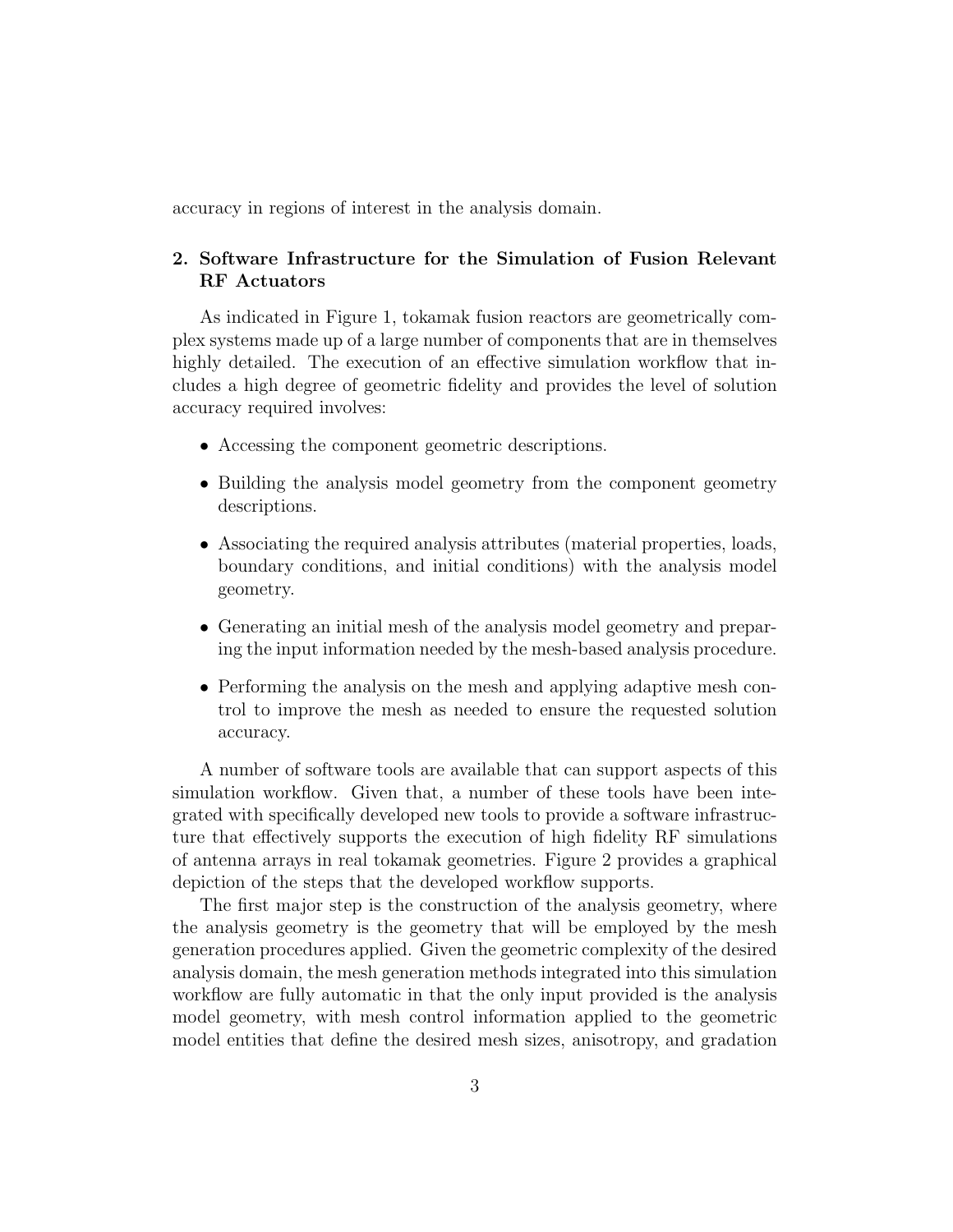

Figure 1: Left: A cutaway view of the ITER tokamak. Right: One of the RF antenna assemblies (copied with permission from the ITER Organization web page https://www.iter.org).

through the analysis model domain. Such automatic mesh generators require that the analysis model geometry be defined in terms of a complete nonmanifold boundary representation. Typically a non-manifold representation of the desired analysis geometry is not readily available. What is available are different levels of model representations of the components with the key components being the antenna arrays, the tokamak walls, and magnetic flux surfaces. The component models representations range from:

- CAD models that are fully detailed to the level of including pieces not desired in the analysis models, for example, the bolts used to mount a component to a wall. There are typically CAD models of the antenna arrays.
- Faceted models that provide a raw collection of boundary segments without a complete boundary representation. The most commonly available representations of tokamak walls are faceted models.
- Discrete models that are commonly used to describe physics information that may be used in the definition of analysis model geometry. The key example of this is the selected magnetic flux surfaces as defined in an EFIT file that will be used to define selected boundaries in the analysis geometry model.

Given these varied forms of component geometric definitions, the construction of the analysis model can be viewed as a two-step process in which the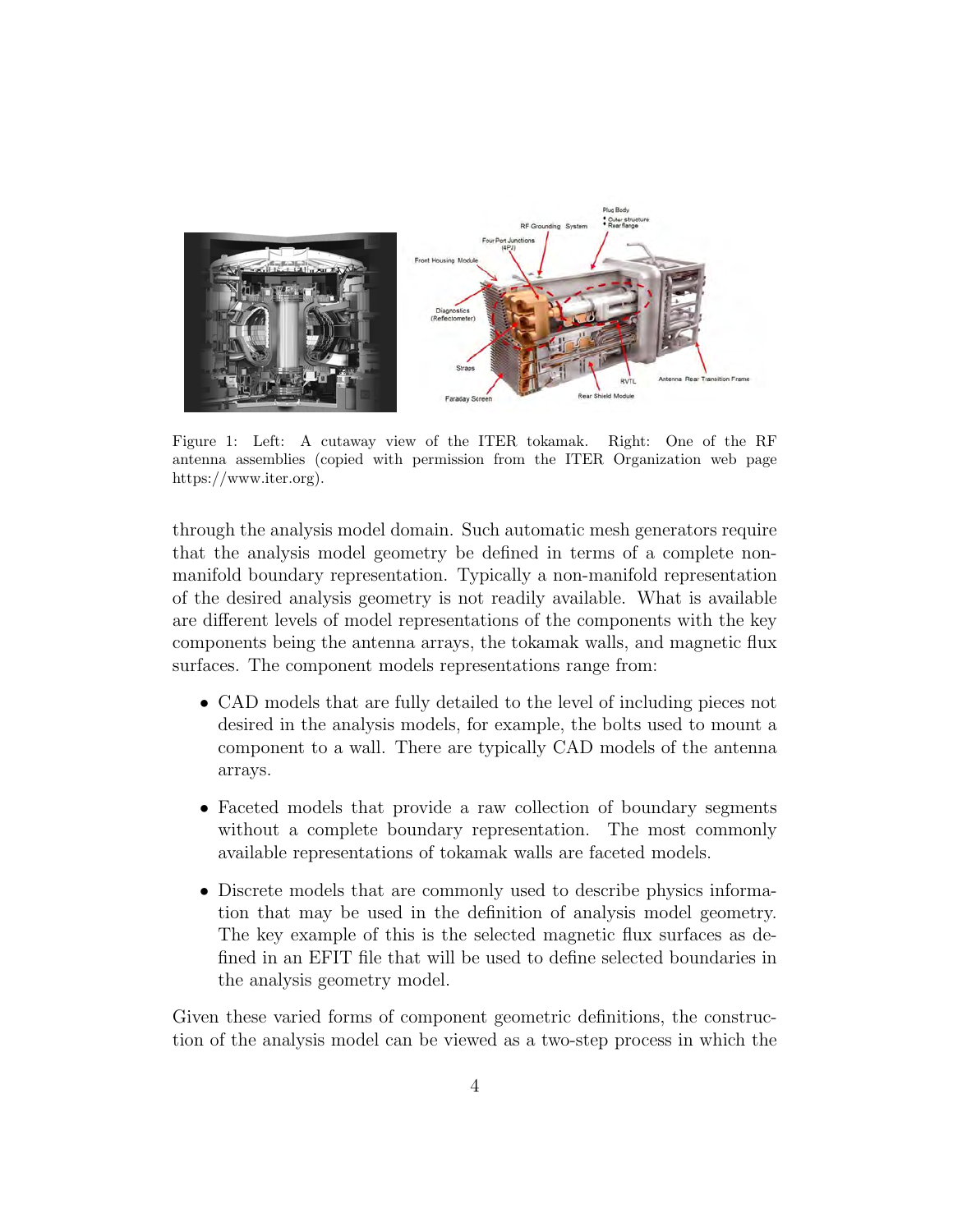

Figure 2: Key steps in the simulation workflow.

component models are first manipulated to represent the specific geometric features to be included in the analysis model, and then the component models are combined to create the required non-manifold geometric model.

Procedures to support the needed geometric modeling operations have been constructed employing two different core geometry tools, Open Cascade [2] and SimModeler [3]. In the case of using Open Cascade, the process of manipulating existing models and combining them is supported by the Petra-M user interface on modeling operations [4, 5]. SimModeler was used in the analysis geometry construction operations in the example shown in figure 2. The upper left image shows a portion of an antenna array as defined in the detailed CAD model and the analysis models created by the application of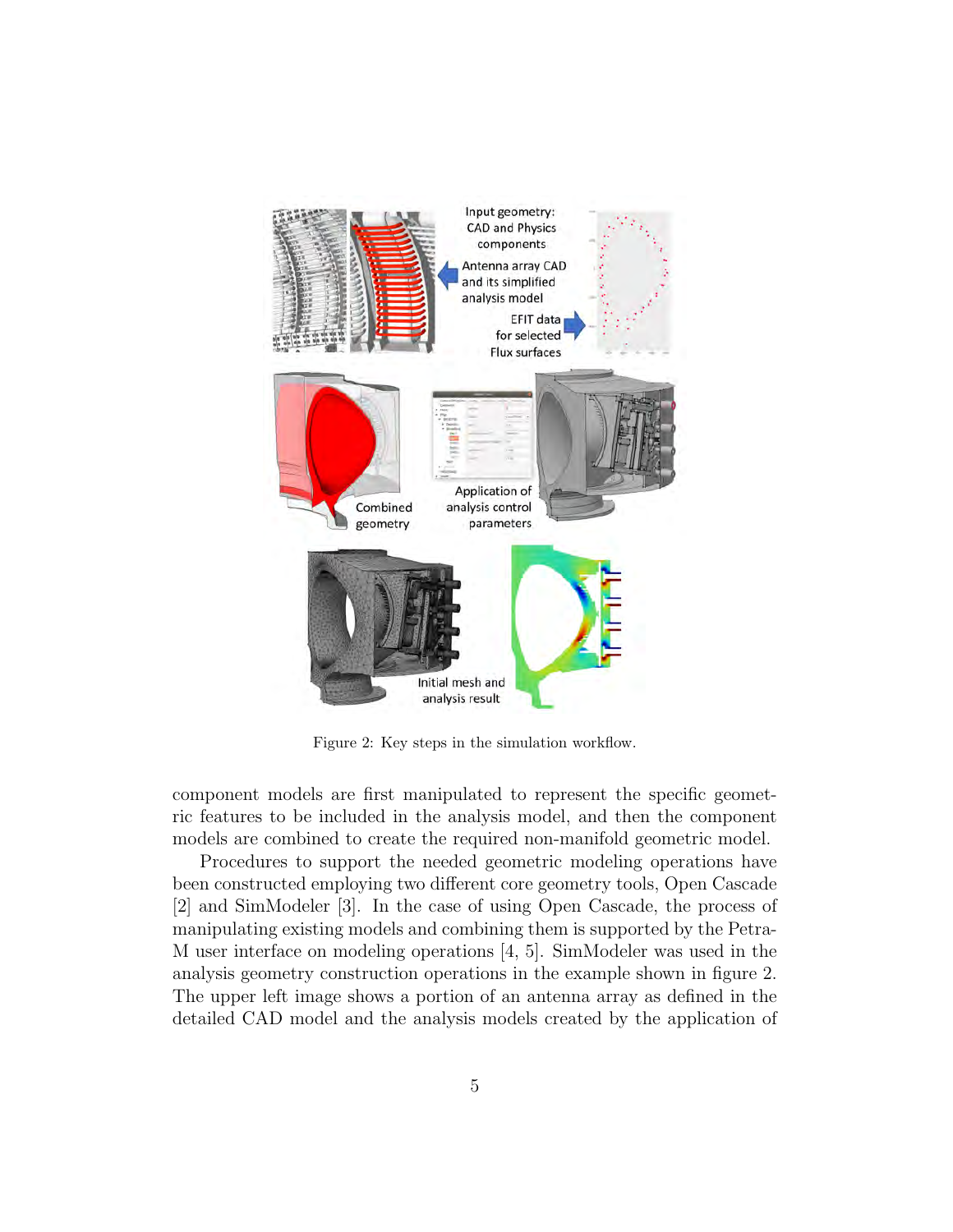selected SimModeler geometric simplification operations. The upper right image depicts the discrete data imported into SimModeler representing two flux surfaces that will be used in the construction of the complete analysis model. The tokamak walls were obtained from a file of boundary segments that were combined onto a set of bounding edges based on specific geometric properties and then extruded to define the surfaces and associated wall faces. The left image in the middle row shows the final analysis geometry that includes the tokamak walls, the flux surfaces and the antenna array.

The analysis attributes can be applied in either SimModeler, which has a set of generalized attribute specification capabilities, or in Petra-M which has specific RF relevant attribute specification capabilities. The right image in the middle row of figure 2 shows the use on the Petra-M user interface for attribute specification. Mesh control information is also specified directly on the analysis model entities in SimModeler. From there the mesh can be automatically generated. Both MeshSim [3] and Gmsh [6] can be used to automatically generate meshes that match the specified mesh control information. The mesh in the lower left image was generated using MeshSim.

At this point the information needed for the finite element analysis is complete and the input to the finite element analysis can be provided via input files or using in-memory data transfer methods [7, 8]. The MFEM high-order finite element library [9, 10] was selected to provide the core of the finite element analysis capability used in the developed simulation workflow. The key reasons for the selection of MFEM include:

- Support of high-order finite elements that provide high rates of convergence that can be effectively taken advantage of when solving wave types of equations.
- Emphasis on performant and scalable computational methods to solve very large finite element models on the upcoming exascale computers for which almost all of their raw compute capability will be provided by accelerators with a current emphasis on GPUs.
- Ready support of the full range of weak equation forms allowing the easy development of finite elements that address RF physics and plasma physics models to which the RF simulations may be coupled.
- Ease of extensibility to include new capabilities and to couple with other components that execute additional functions.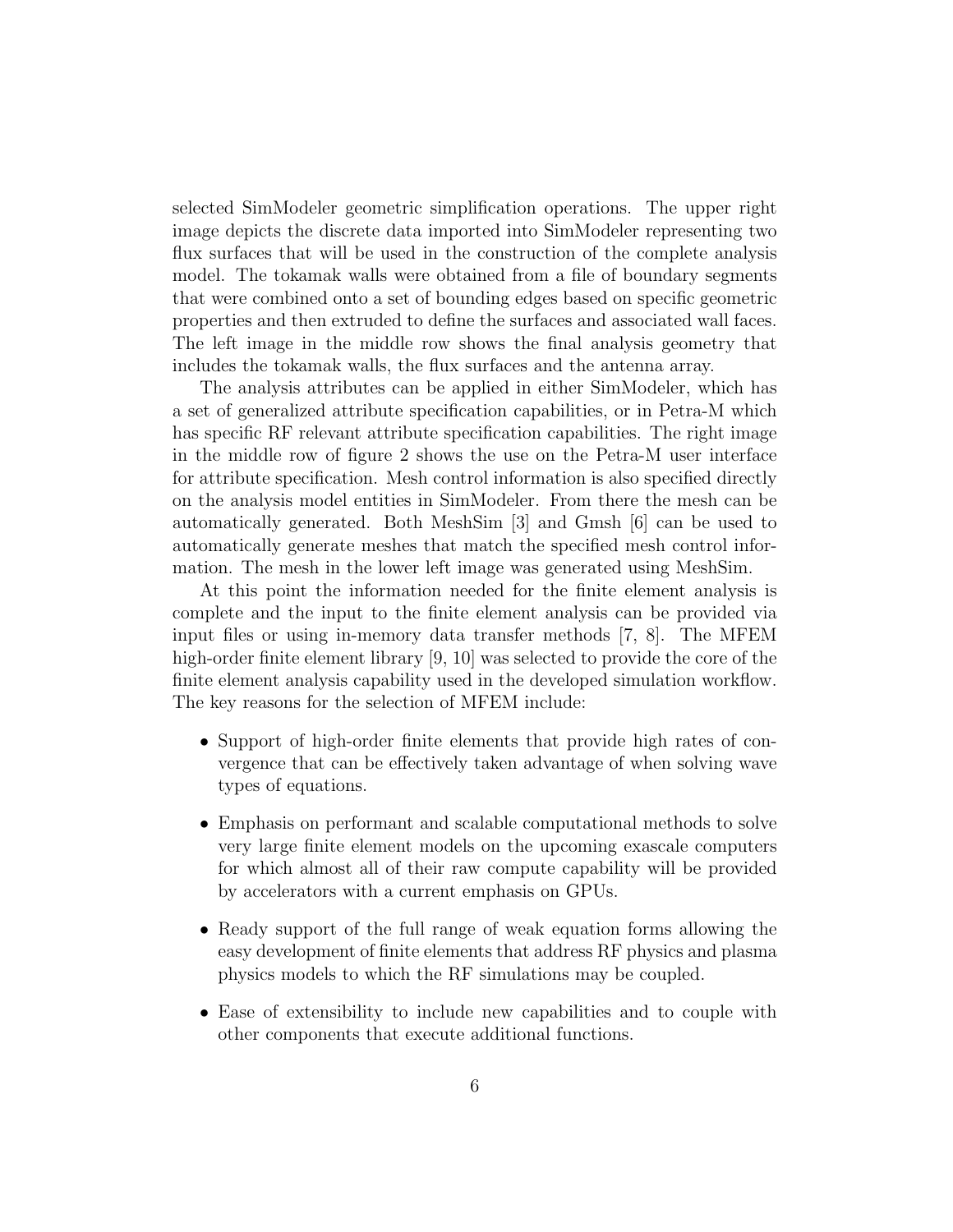The extensibility of MFEM was taken advantage of to tightly integrate it with Petra-M to more effectively address specific RF simulation needs and with the PUMI [11] mesh adaptation procedures used to execute the mesh modifications used to adapt the meshes based on the error indicator procedure presented in section 4.

#### 3. Finite Element Formulation

The propagation of electromagnetic waves can be described by the timeharmonic Maxwell's equations [12]. Given a bounded domain  $\Omega$  with two disjoint connected boundaries  $\Gamma$  and  $\Sigma$ , these are

$$
\nabla \times (\mu_r^{-1} \nabla \times \mathbf{E}) - \kappa^2 \epsilon_r \mathbf{E} = \mathbf{F} \text{ in } \Omega
$$
  
\n
$$
\mathbf{n} \times \mathbf{E} = 0 \text{ on } \Gamma
$$
  
\n
$$
\mu_r^{-1} (\nabla \times \mathbf{E}) \times \mathbf{n} - \mathbf{i} \kappa \lambda \mathbf{E}_T = \mathbf{g} \text{ on } \Sigma
$$
 (1)

where **g** is a given tangential vector field on  $\Sigma$ , **E** is a vector-valued complex function of space (but not time) denoting the electric field,  $\mu_r := \mu/\mu_0$  is the relative permeability,  $\epsilon_r := (\epsilon + \frac{\mathrm{i}\sigma}{\omega})$  $\frac{d\sigma}{d\omega}$  / $\epsilon_0$  is the relative anisotropic permittivity tensor, and  $\kappa := \omega \sqrt{\epsilon_0 \mu_0}$ , is the wavenumber. The forcing term on the right-hand-side of equation (1) is defined in terms of the applied current density:

$$
\mathbf{F} := \mathbf{i}\kappa\mu_0^{1/2}\mathbf{J}_a.
$$

Finally, the quantity  $E_T$ , which denotes the tangent electric field on the boundary  $\Sigma$  is defined via

$$
\mathbf{E}_T := (\mathbf{n} \times \mathbf{E}) \times \mathbf{n}.
$$

It is noted that since we are interested in studying the propagation of waves for a specific frequency the time-dependent part of the solution (i.e.,  $e^{-i\omega t}$ ) has been factored out in the above formulation.

The relevant boundary conditions for the RF applications considered herein include the perfect electric conductor (PEC) boundary condition and the port boundary conditions (Ports).

Perfect electric conductors (PECs): When the boundary of the cavity is a perfect conductor, Ohm's law implies the electric field must be zero. For such cases, the electric field inside the cavity, and the vicinity of the boundary has to satisfy

$$
\mathbf{n} \times \mathbf{E} = 0. \tag{2}
$$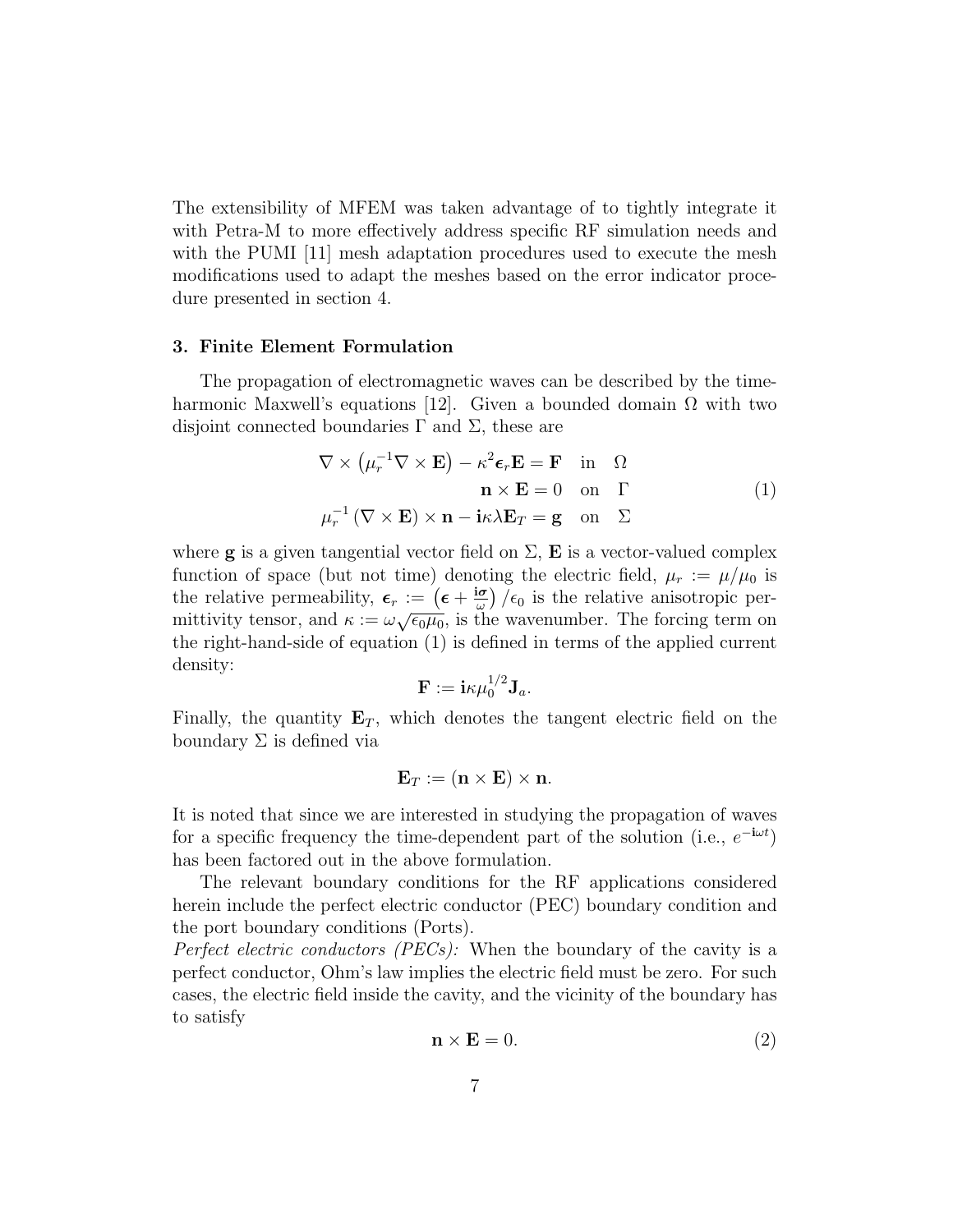This means that the tangential component of the electric field must be zero in the vicinity of perfect conductors.

Port Boundary Condition (Ports): Port boundary conditions are used on the boundary, where the amplitudes and phases (also known as modes) of the incoming fields are known. The amplitude and phase of the outgoing modes are not known and are solved as part of the FEM solution. Here we use a variation of the the port boundary conditions introduced in [13]. This boils down to specifying the electric (and magnetic) field values at such boundaries. For example, for a Coax port (a hollow cylinder with inner radius a and outer radius  $b$  in the  $z$  direction) we have

$$
\mathbf{E}_{\text{coax}} = A_{\text{n}} \frac{\mathbf{r}}{r} e^{(kz)}
$$

$$
\mathbf{i}\omega \mathbf{H}_{\text{coax}} = A_{\text{n}} \omega \sqrt{\frac{\epsilon_0 \epsilon_r}{\mu_r \mu_0}} \frac{\mathbf{r}}{r} e^{(kz)}
$$

where the normalized amplitude

$$
A_{\rm n}^2 = \frac{1}{\pi \ln\left(b/a\right)} \sqrt{\frac{\mu_{\rm r} \mu_0}{\epsilon_0 \epsilon_{\rm r}}}
$$

is obtained by enforcing that the average incoming wave power is equal to 1.0 Watt.

As will be seen later on in the results section we will solve the above time-harmonic equations in the cold plasma approximation regime which is a limit of zero gyroradius. The cold plasma approximation eliminates the spatial dispersion from the electric properties of the plasma and therefore can be efficiently solved using the finite element methods. In the cold plasma approximation used here, the plasma dielectric tensor is given as

$$
\boldsymbol{\epsilon}_r(\omega) = \begin{pmatrix} \mathcal{S}(\omega) & -\mathbf{i}\mathcal{D}(\omega) & 0 \\ \mathbf{i}\mathcal{D}(\omega) & \mathcal{S}(\omega) & 0 \\ 0 & 0 & \mathcal{P}(\omega) \end{pmatrix}, \tag{3}
$$

using the local Stix coordinate system in which the z axis is aligned to the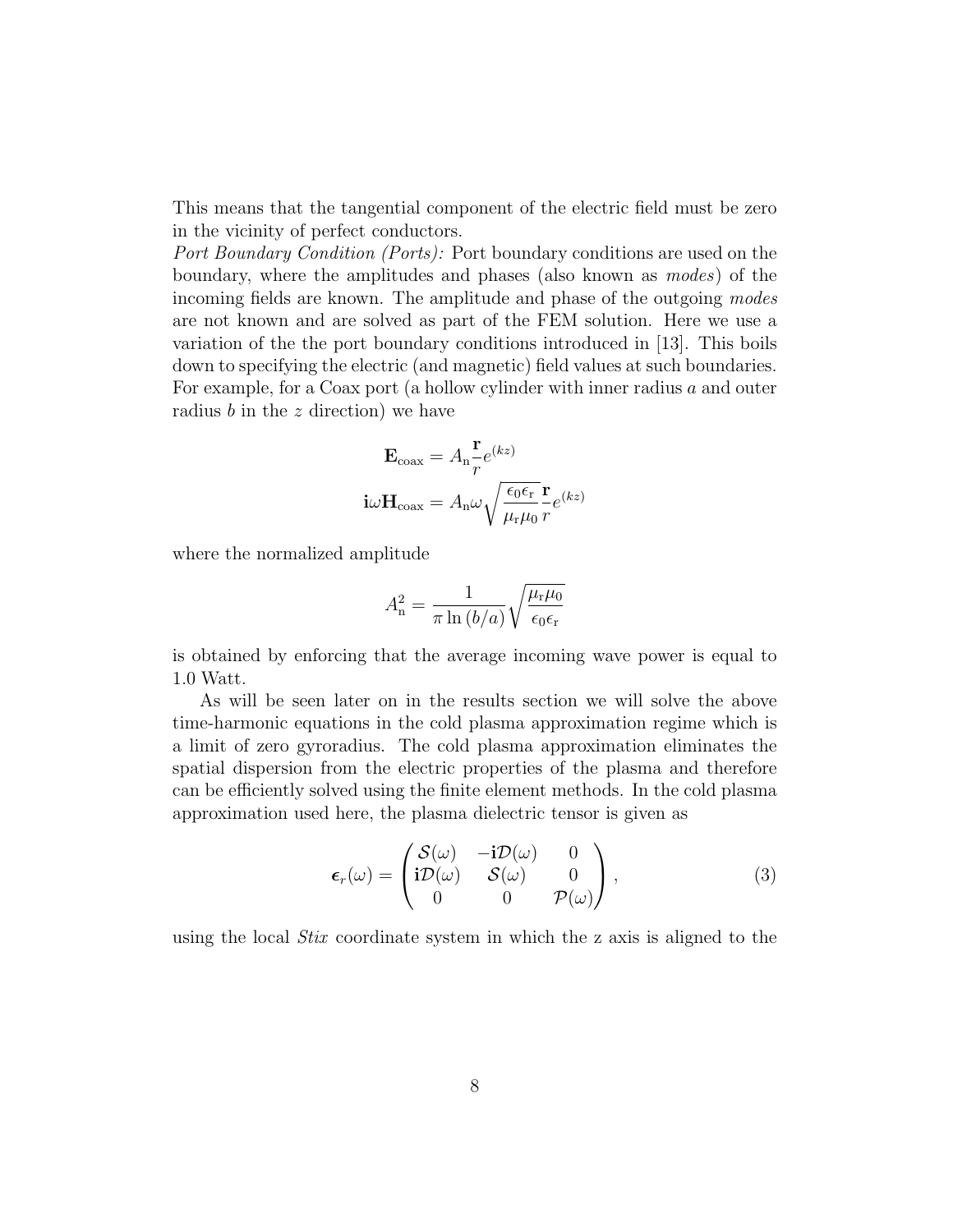local magnetic field.  $\mathcal{S}(\omega)$ ,  $\mathcal{D}(\omega)$ , and  $\mathcal{P}(\omega)$  are defined as

$$
S(\omega) = 1 - \sum_{s} \frac{\omega_{ps}^{2}}{\omega^{2} - \omega_{cs}^{2}}
$$
  

$$
D(\omega) = \sum_{s} \frac{\omega_{ps}^{2} \omega_{cs}}{\omega(\omega^{2} - \omega_{cs}^{2})}
$$
  

$$
P(\omega) = 1 - \sum_{s} \frac{\omega_{ps}^{2}}{\omega^{2}}.
$$
 (4)

Here  $\omega_{\text{ps}}$  and  $\omega_{\text{cs}}$  are the plasma and cyclotron frequencies for species s, respectively. The representation of  $\epsilon_r$  in the global coordinate system is given by a rotational transformation of equation (3).

It is worthwhile to note that the spatial variation of the functions  $S, \mathcal{D},$ and  $\mathcal P$  dictates the wavelength of the propagated mode in the plasma. For example, the lower hybrid resonance that will be discussed in the results section occurs when  $\mathcal S$  becomes zero, and thus making the wavelength extremely short.

A weak (integral) form of the above-described problem can be obtained using the Galerkin method  $[14]$ , by taking the dot product of  $(1)$  with a smooth vector function  $\phi$  and integrating over the domain [see 12, for the details]. After a selected integration by parts operation, the weak form of the problem can be stated as: Given  $\mathbf{F} \in (L^2(\Omega))^3$  and  $\mathbf{g} \in L^2(\Sigma)$ , find  $\mathbf{E} \in \mathcal{X}$ , such that

$$
\int_{\Omega} \left[ \left( \mu_r^{-1} \nabla \times \mathbf{E} \right) \cdot \nabla \times \phi - \kappa^2 \left( \boldsymbol{\epsilon}_r \mathbf{E} \right) \cdot \phi \right] dV - i\kappa \int_{\Sigma} \lambda \mathbf{E}_T \cdot \phi_T dA
$$
\n
$$
= \int_{\Omega} \mathbf{F} \cdot \phi dV + \int_{\Sigma} \mathbf{g} \cdot \phi_T dA
$$
\n(5)

is satisfied for all  $\phi \in \mathcal{X}$ . Here the space  $\mathcal{X}$  is defined as

$$
\mathcal{X} := \left\{ \mathbf{u} \in H\left(\text{curl}; \Omega\right) \mid \mathbf{n} \times \mathbf{u} = 0 \text{ on } \Gamma \text{ and } \mathbf{u}_T \in \left(L^2\left(\Sigma\right)\right)^3 \text{ on } \Sigma \right\}. \tag{6}
$$

To discretize the above equations we use a polynomial space of order  $p$  by means of *curl conforming* Nédélec finite elements [15]. We present the general N'ed'elec finite elements as defined in  $[12]$ , and discuss thier implementation in MFEM [9]. Following the notation of [12] we can define the following vector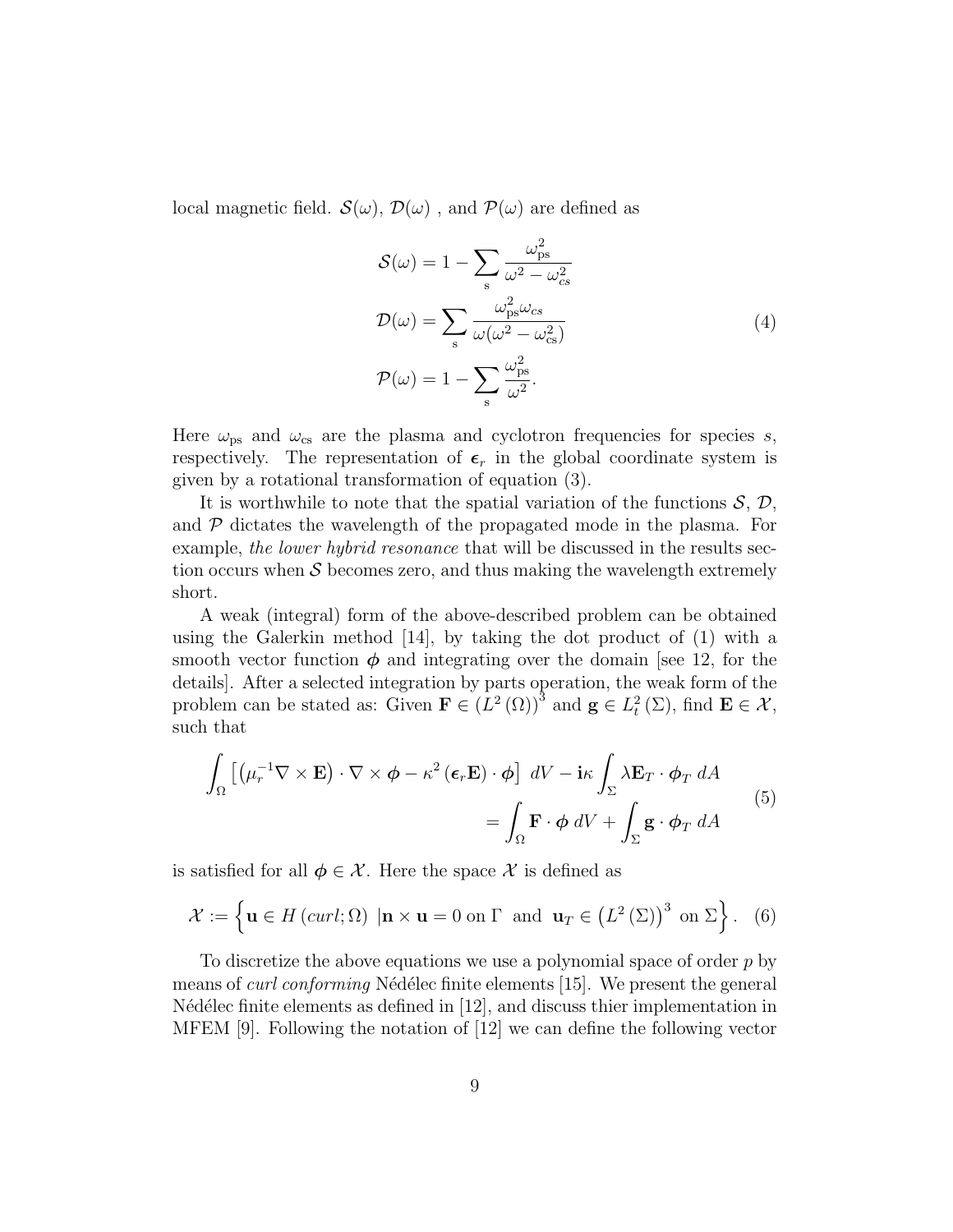polynomial space for order p

$$
\mathcal{R}_p = (\mathcal{P}_{p-1})^d \oplus \mathcal{S}_p, \quad \text{where} \quad \mathcal{S}_p = \left\{ \mathbf{u} \in \left( \tilde{\mathcal{P}}_p \right)^d \mid \mathbf{u} . \mathbf{x} = 0 \right\} \tag{7}
$$

Here d denotes the dimension of the vector space,  $\mathcal{P}_p$  is the set of polynomials of maximum degree p, and  $\tilde{\mathcal{P}}_p$  is the set of *homogeneous* polynomials of degree  $p$ . The edge finite element spaces (e.g., the Nédélec elements) depend on the use of the vector polynomial space  $\mathcal{R}_p$  defined in (7). Next, the curl conforming finite element for a tetrahedron element can be defined as follows (such finite elements for triangles can be defined similarly): Given the reference tetrahedron  $\Omega_{\hat{r}}$ , and the polynomial space  $\mathcal{P}_{\Omega_{\hat{r}}} = \mathcal{R}_p$ , the degrees of freedom (DOF) of a Nédélec tetrahedron, are defined by

$$
M_{\hat{e}}\left(\hat{\mathbf{u}}\right) := \int_{\hat{e}} \hat{\mathbf{u}} \cdot \hat{\mathbf{t}} \hat{q} \, dS, \quad \text{for all} \quad \hat{q} \in \mathcal{P}_{p-1}\left(\hat{e}\right),\tag{8}
$$

$$
M_{\hat{f}}(\hat{\mathbf{u}}) := \frac{1}{\text{area}\left(\hat{f}\right)} \int_{\hat{f}} \hat{\mathbf{u}} \cdot \hat{\mathbf{q}} \, dA, \quad \text{for all} \quad \hat{\mathbf{q}} \in \mathcal{P}_{p-2}^3\left(\hat{f}\right) \text{ and } \hat{\mathbf{q}} \cdot \hat{\mathbf{n}} = 0, \tag{9}
$$

and

$$
M_{\hat{r}}\left(\hat{\mathbf{u}}\right) := \int_{\hat{e}} \hat{\mathbf{u}} \cdot \hat{\mathbf{q}} \, dV, \quad \text{for all} \quad \hat{\mathbf{q}} \in \mathcal{P}_{p-2}^{3}\left(\hat{r}\right),\tag{10}
$$

for edges, faces, and the regions, respectively. Note that the  $\hat{\cdot}$  is used to denote quantities in the reference (or parent) tetrahedron. Similar expressions can be written for the DOFs in the physical space of a given tetrahedron  $\Omega_r$  by using the affine transformation between the reference tetrahedron  $\Omega_{\hat{r}}$  and  $\Omega_{r}$ . Two important properties of the selected finite element spaces are:

- (a) Curl conforming [see Lemma 5.35, in 12, for proof]. One can show that if u is represented in the above form, then the tangential trace, as given by  $\mathbf{u} \times \mathbf{n}$ , is continuous across the face of two neighboring tetrahedra, where **n** denotes the normal to the face.
- (b) Unisolvant [see Lemma 5.36, in 12, for proof]. If all the DOFs, as defined by equations  $(8)-(10)$ , are zero then **u** is identically zero

The global Nédélec space over a tetrahedral mesh satisfies

$$
\mathcal{X}_h := \{ \mathbf{u} \in H(\operatorname{curl}; \Omega) \mid \mathbf{u}|_{\Omega_r} \in \mathcal{R}_p \quad \text{for all} \quad \Omega_r \quad \text{in the mesh} \}. \tag{11}
$$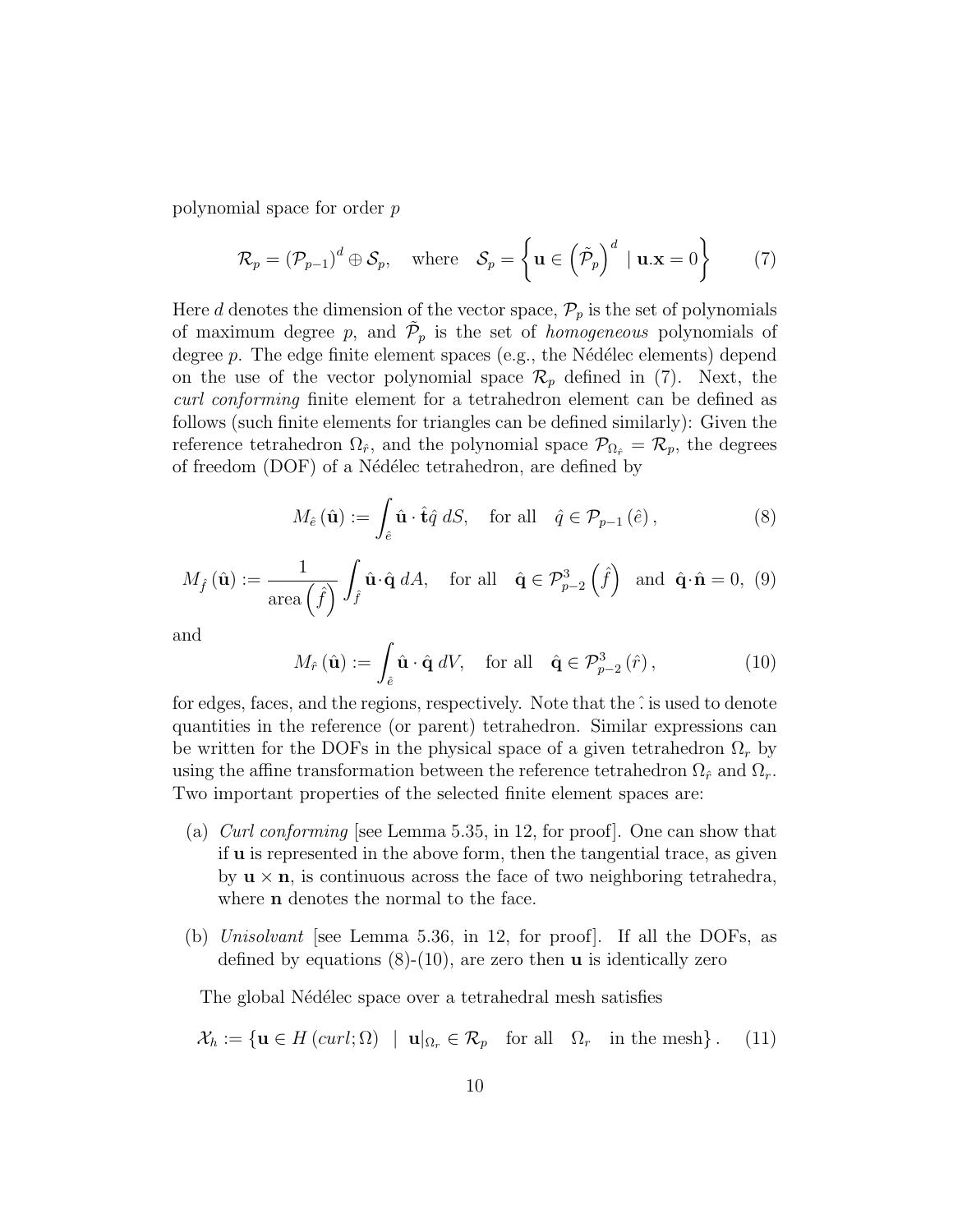The space  $\mathcal{X}_h$  can be replaced with the space X of the weak formulation discussed earlier to form the descretized finite element space of the solution.

The Nédélec (vector) shape functions of order p in MFEM [9, 16] are constructed hierarchically using 1D Chebyshev polynomials of order  $p$  (see pseudo-code 1). Assuming the necessary smoothness conditions for the electric field  $\bf{E}$ , and for a given node j the element DOFs are then defined as

$$
M^{j}\left(\mathbf{E}\right) := \hat{\mathbf{t}}_{j} \cdot \left(J^{T}\left(\xi_{j}\right) \mathbf{E}\left(\xi_{j}\right)\right) \tag{12}
$$

where  $\mathbf{t}_j$  is the tangent vector corresponding to node j,  $\xi_j$  is the location of node j in the parent (reference) tetrahedron, and  $J(\xi)$  is the Jacobian of the affine transformation between the parent and physical tetrahedron. For an example, consider Figure 3 which depicts the node locations and the tangent vectors for a cubic tetrahedron. Note that for each face node location there would be two tangents, and therefore two DOFs are associated with each node location. Similarly, there would be three DOFs at each internal node location of a tetrahedron. Having defined the vector shape functions  $\mathbf{N}^{j}(\xi)$ 



Figure 3: Schematic of a cubic Nédélec tetrahedron.

and the DOFs, the vector functions over the Nédélec tetrahedron  $\Omega_r$  are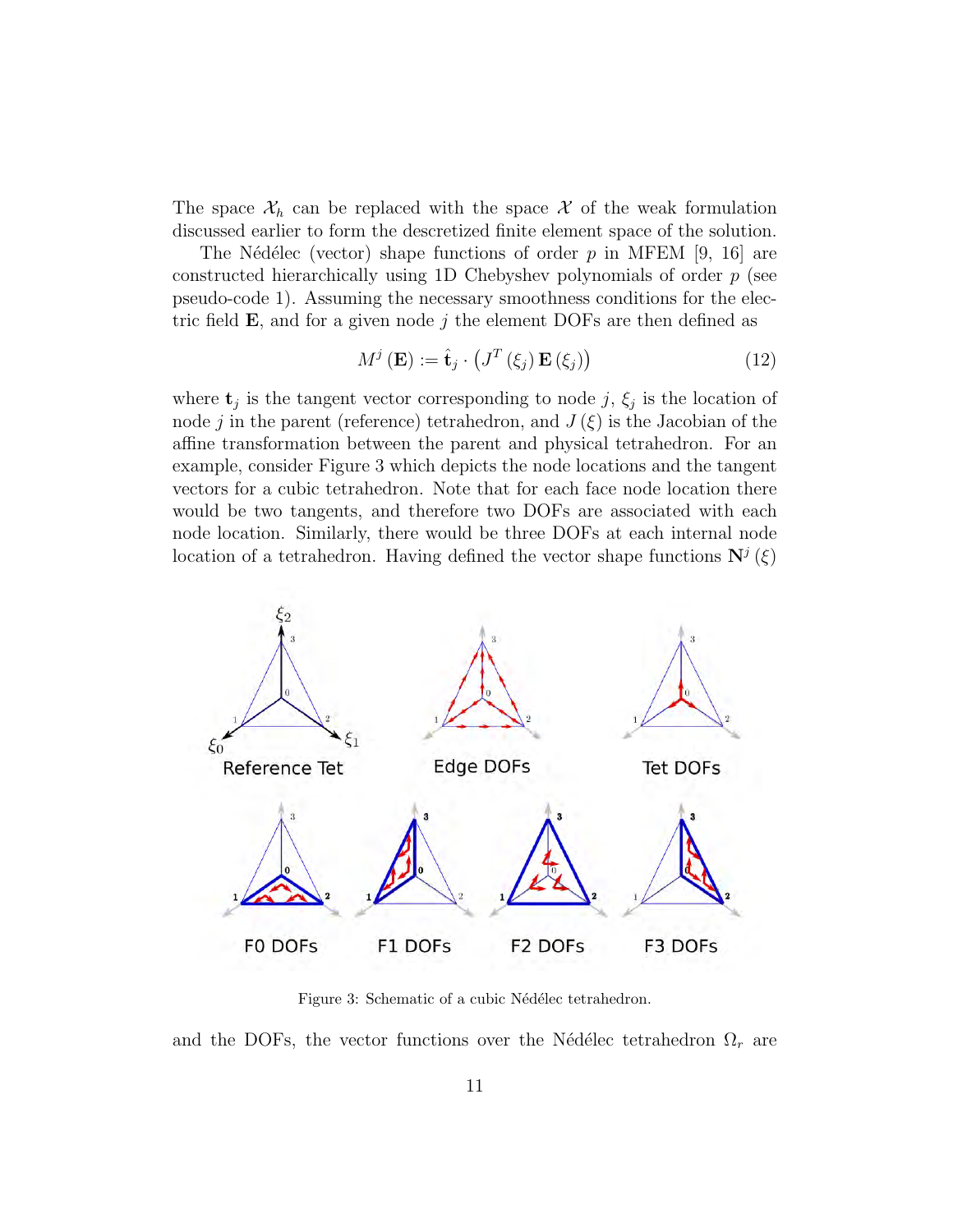Pseudo-code 1 Implementation of Nédélec shape functions in MFEM. The vector shape functions are the rows of the returned matrix,  $shape_{(\# do f \times 3)}$ . The inverse transformation  $Ti$ , is used to make sure the DOFs have a simple form given in equation (12). See pseudo-code (2) in Appendix A for the details of computing  $Ti$ .

```
1: function GETNEDELECSHAPES(p, \xi)2: shape x \leftarrow CHEBYSHEV(\xi_0, p-1)
3: shape_y \leftarrow CHEBYSHEV(\xi_1, p-1)
4: shape z \leftarrow CHEBYSHEV(\xi_2, p-1)
5: shape_w ← CHEBYSHEV(1 - \xi_0 - \xi_1 - \xi_2, p - 1)6: o \leftarrow 07: c \leftarrow 1/48: for k = 0 to p - 1 do
9: for j = 0 to p - 1 - k do
10: for i = 0 to p - 1 - k - j do
11: s \leftarrow \text{shape\_x}[i].\text{shape\_y}[j].\text{shape\_z}[k].\text{shape\_w}[p-1-i-j-k]12: u[o][:] \leftarrow [s, 0, 0], o \leftarrow o + 113: u[o][:] \leftarrow [0, s, 0], o \leftarrow o + 114: u[o][:] \leftarrow [0, 0, s], o \leftarrow o + 115: end for
16: end for
17: end for
18: for k = 0 to p - 1 do
19: for j = 0 to p - 1 - k do
20: s \leftarrow \text{shape\_x}[p-1-j-k].\text{shape\_y}[j].\text{shape\_z}[k]21: u[o][:] \leftarrow [s(\xi_1 - c), -s(\xi_0 - c), 0], o \leftarrow o + 122: u[o][:] \leftarrow [s(\xi_2 - c), 0, -s(\xi_0 - c)], o \leftarrow o + 123: end for
24: end for
25: for k = 0 to p - 1 do
26: s \leftarrow \text{shape_y}[p-1-k].\text{shape_z}[k]27: u[o][:] \leftarrow [0, s(\xi_2 - c), -s(\xi_1 - c)], o \leftarrow o + 128: end for
29: Ti \leftarrow \text{GETINVERSETRANSFORMATION}(p)30: shapes \leftarrow \text{MATRIXMATRIXMULTIPLY}(Ti, u)31: return shapes
32: end function
```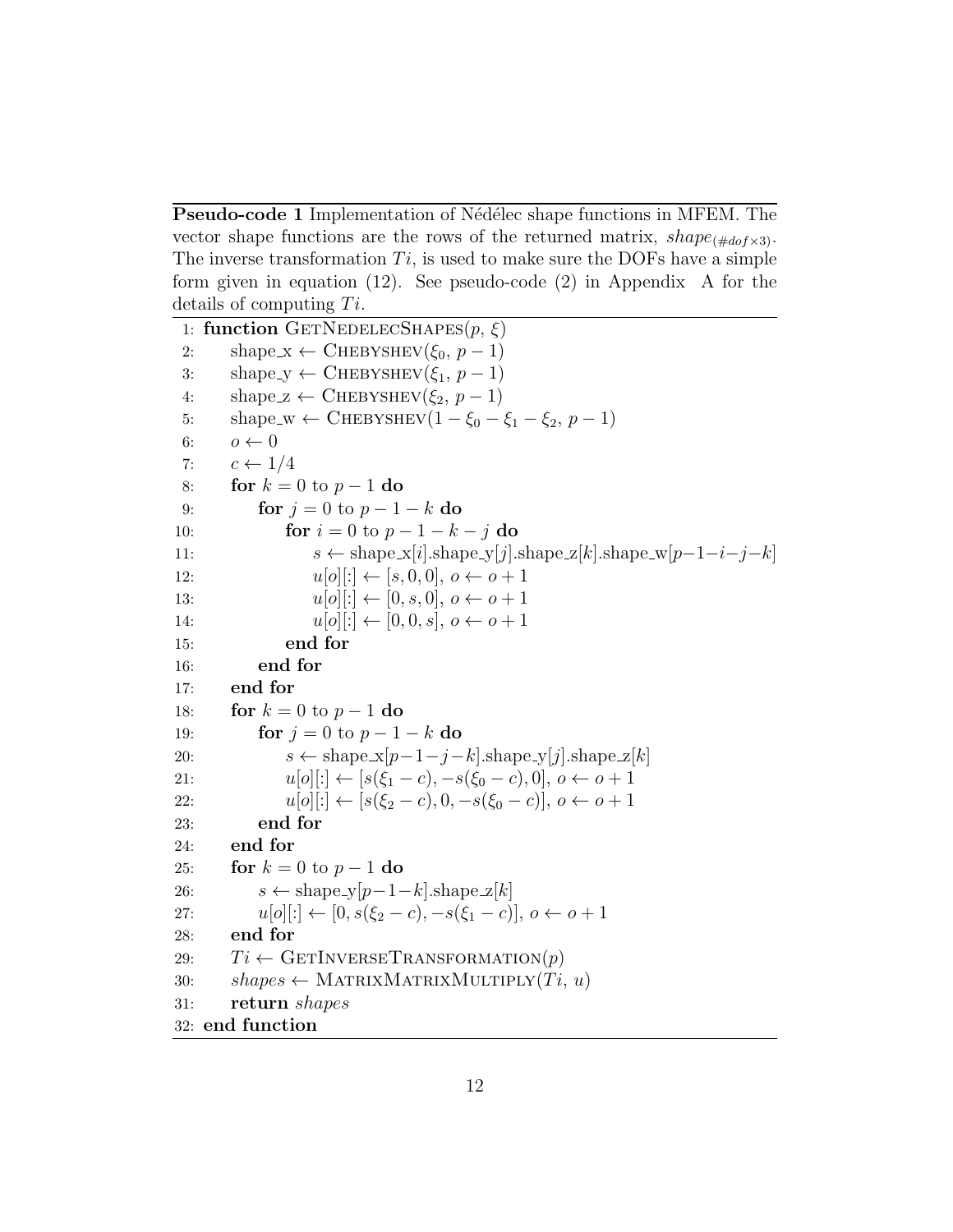interpolated by means of the following sum

$$
\mathbf{E}|_{\Omega_r}(\xi) = \sum_j M^j(\mathbf{E}) \mathbf{N}^j(\xi)
$$
 (13)

#### 4. Error Indication and Adaptive Mesh Control

Mesh discretization errors are a result of using finite-dimensional solution spaces. For fixed order elements, the discretization errors can be controlled by altering the mesh sizes using mesh adaptation, a process know as hadaptivity. In this work, we make use of the recovery-based a posteriori procedure developed in [17], specialized for the Maxwell's equations of this study.

The elemental errors (in the  $L_2$  norm sense) for the electric field can be defined as

$$
||e||_{\Omega_e} := \left[ \int_{\Omega_e} (\mathbf{E} - \mathbf{E}_h)^2 d\Omega \right]^{1/2}
$$
 (14)

where  $\mathbf E$  and  $\mathbf E_h$ , are the exact and finite element approximation for the electric field, respectively. Since the exact solution is unknown, one can obtain an estimate of the error by replacing the exact solution with an improved approximation of the solution  $(E^*)$ . Methods for obtaining the improved approximation, include employing an enriched basis [18, 19, 20], and recoverybased methods [21, 17]. In this paper, we use a recovery-based method known as the patch recovery scheme originally proposed in [17].

The main idea behind the patch recovery scheme is to obtain a  $C<sup>0</sup>$  field for an appropriate solution field for which the finite element solution is a  $C^{-1}$ discontinuous field. This is done by using a patch-wise least squares fit to the finite element field to obtain the nodal values for the  $C^0$  recovered field.

To ensure a reliable error estimate, the nodal values of the recovered field need to satisfy the "super-convergence" criteria [see, for example, reference 22, for the definition of super-convergence]. In short, this means showing that the recovered field, when compared to the finite element solution, converges with order  $O(n^{1+\delta})$  (for some  $\delta > 0$ ). In other words, the recovered field convergences to the exact solution at a faster rate than the finite element solution itself. This justifies the use of the recovered field  $E^*$  in expression (14) to obtain an estimate for the error.

The proof of "super-convergence" for a given recovery procedure is rather involved and is skipped here for brevity. Interested readers are encouraged to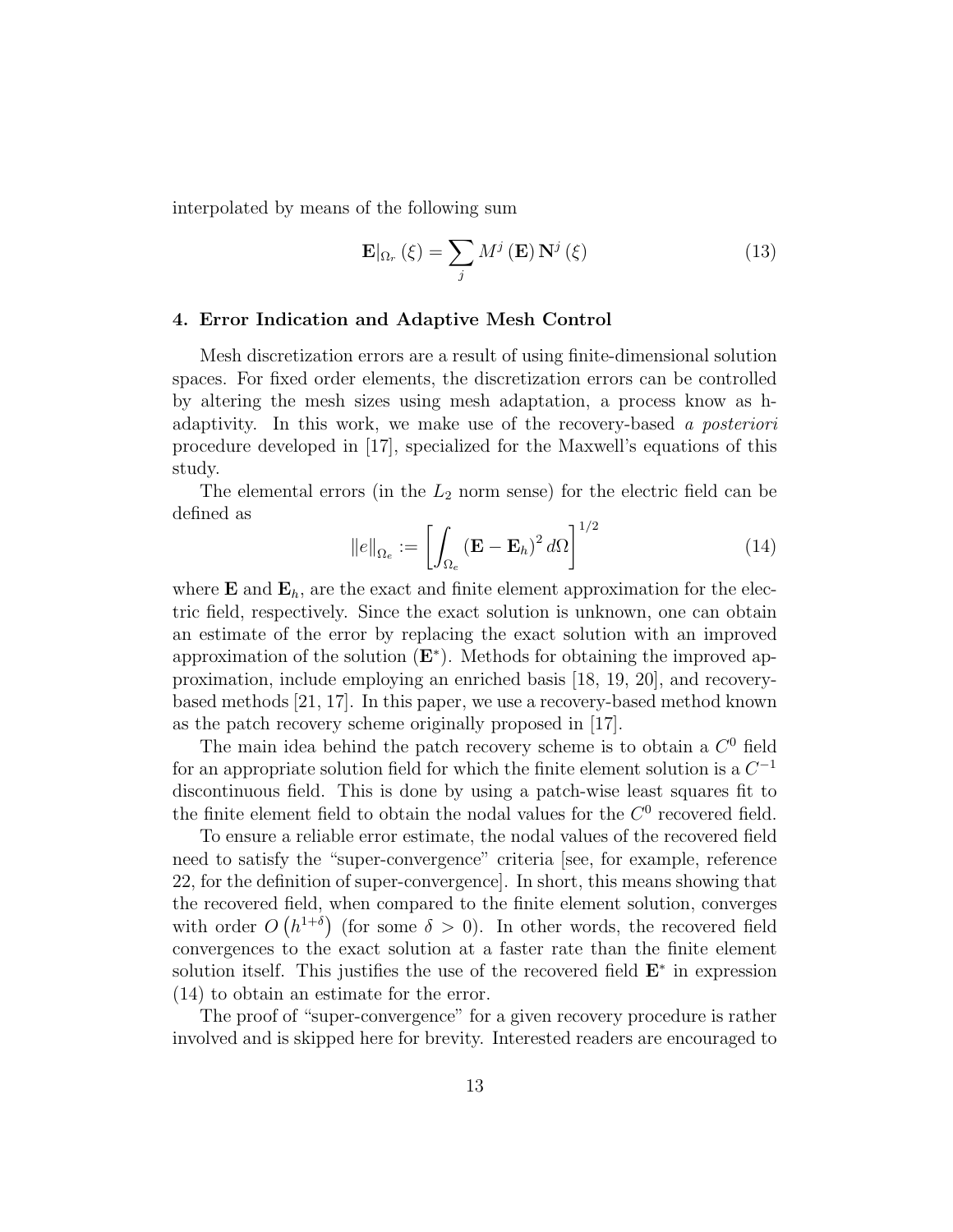see [23] where it is shown that super-convergence can be achieved for linear "edge" elements of Nédélec type on tetrahedron meshes with an averaging recovery operator (wherein the recovered field at each node is defined by averaging the interpolated field at the center of the adjacent tetrahedra). A more recent study [24], provides the super-convergence analysis for arbitrary order edge elements for Maxwell's equations.

One way to extend the averaging recovery method mentioned in [23] to higher orders is to replace the recovery operator based on the averages with a least-square fit of field values over carefully chosen sample points in a patch. For the Maxwell problem of this paper, the electric field is represented in N'ed'elec basis for which the normal components are known to be discontinuous at element boundaries. Thus, given the finite element solution  $\mathbf{E}_h$ , we sample this field at integration points in the patch of elements that the node of interest bounds and fit a continuous polynomial of a given order to obtain the recovered value of  $E^*$  at that node. Specific care does need to be exercised in the process to ensure that number of integration points available for fitting is sufficient to support a least-squares fit for the order of polynomial selected to be fit. If there is an insufficient number of integration points in the patch, the patch can be expanded to include additional neighboring elements or the polynomial order of least-square fit can be reduced. Using this patch recovery method we obtain the following approximation for the element error

$$
||e||_{\Omega_e} \approx ||e^*||_{\Omega_e} := \left[ \int_{\Omega_e} \left( \mathbf{E}^* - \mathbf{E}_h \right)^2 d\Omega \right]^{1/2} \tag{15}
$$

The total error over the domain as well as the percentage error can then be defined as follows

$$
\|e\|_{L_2} \approx \left(\sum_{e=1}^n \|e^*\|_{\Omega_e}^2\right)^{1/2} \quad \text{and} \quad \eta := \frac{\|e\|_{L_2}}{\|\mathbf{E}^*\|_{L_2}} \tag{16}
$$

where  $n$  is the total number of elements in the mesh.

A general requirement is then to have the percentage error below a certain threshold, i.e.,

$$
\eta \le \eta_{max}.\tag{17}
$$

Furthermore, the error contribution due to individual elements in the mesh are expected to be approximately equal in an optimal mesh. Using these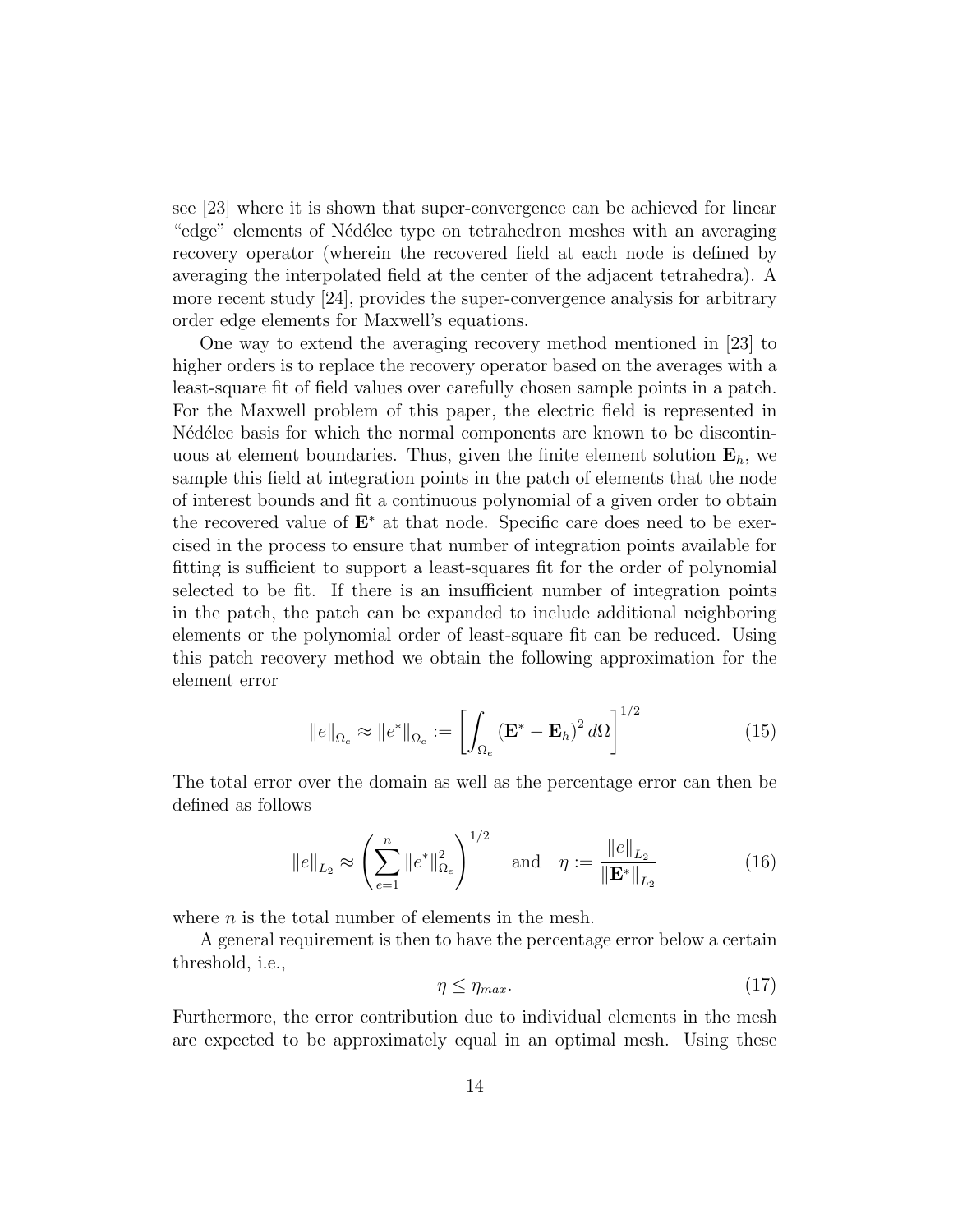criteria we can then define the desired mesh size for each element in the mesh as follows

$$
h_{desired} = h_{current} \times r_e,
$$
\n(18)

where  $h_{current}$  is the current size of the element and  $r_e$  is the element size factor defined as follows [25]

$$
r_e = \|e^*\|_{\Omega_e}^{-\frac{2}{2p+d}} \left(\frac{\eta_{max}^2 \|\mathbf{E}^*\|_{L_2}^2}{\sum_{e'=1}^n \|e^*\|_{\Omega_{e'}}^{\frac{2d}{2p+d}}}\right)^{\frac{1}{2p}}
$$
(19)

where d is the dimension of the mesh and  $p$  is the polynomial order of the finite element basis.

Once the new mesh size field has been calculated the mesh needs to be modified such that it matches that mesh size field. MFEM supports two mesh adaption approaches. The first is based on a non-conforming element subdivision [9]. This approach is most commonly applied and is most effective when hexahedral and quadrilateral elements are used. Since fully automatic hexahedral mesh generators that can create graded meshes on general 3D domains do not exist, the non-conforming MFEM adaptation procedures are not used in the current simulation workflow.

Instead, the current simulation workflow employs the second mesh adaptation approach which is a conforming mesh adaptation procedure based on local mesh modification. This approach is well suited to the simplex element (tetrahedra and triangles) meshes generated by the automatic mesh generators integrated into the simulation workflow.

The conforming mesh adaptation procedure used in this work is based on the PUMI [11, 26] mesh adaptation procedures [27] that have been, and continue to be, generalized to work with curved meshes [28].

#### 5. Results

In this section, we provide results demonstrating the application of the above-described adaptive workflow to the simulation of cold plasma in RF heaters. As mentioned earlier, when some of the components of the permittivity tensor in the plasma become small the wavelength of the propagated waves become very short. Using a uniformly fine mesh in the whole domain to capture the solution accurately can be very costly in the simulation of realistic problems. Here we demonstrate the use of the adaptive workflow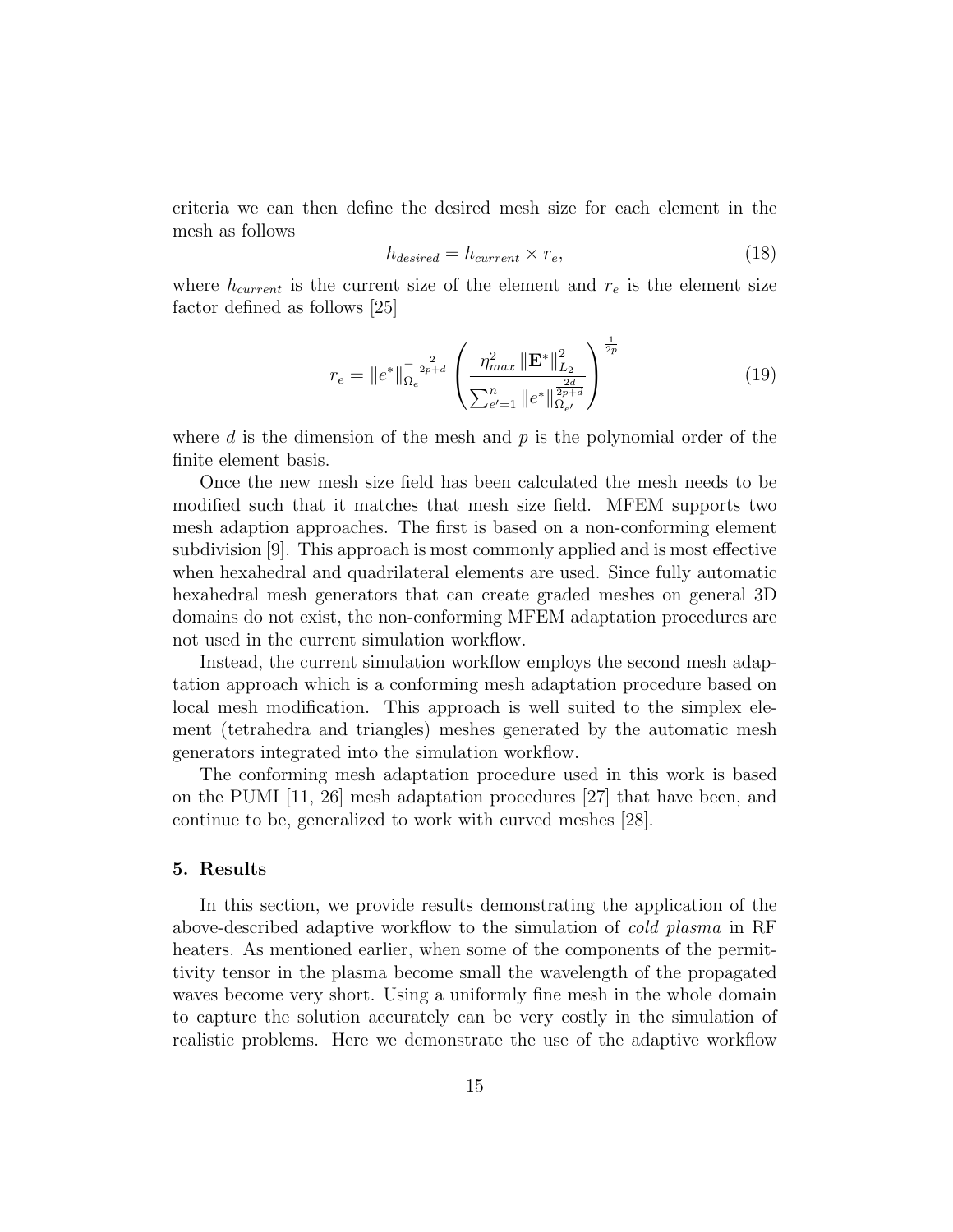of this paper to effectively identify such regions in the analysis domain and make the mesh finer in those regions as necessary and thus reducing the computational cost, significantly.

#### 5.1. Lower Hybrid Waves in Alcator C-Mod Plasma

In this subsection, we will apply the adaptive workflow to the full-wave simulation of Lower Hybrid Waves in Alcator C-Mod plasma as described in [29, 30, 31] and references therein. Figure 4 shows the problem domain. We will solve axis-symmetric Maxwell's equations with an out-of-plane wave number of 200 in the vacuum and plasma regions, and 0 in the waveguides. The in-plane components of the electric field  $(E_r \text{ and } E_z)$  are discretized using



Figure 4: This figure shows the setup for the axis-symmetric full-wave simulation of lower hybrid waves in Alcator C-Mod plasma.

high order Nédélec finite element basis, while the out-of-plane component  $(E_{\phi})$  is discretized using a high-order nodal finite element basis. The order of the finite element spaces used for the results that follow is  $p = 2$ .

Figure 5 show the meshes and solutions for the starting mesh, as well as, five successive adapted meshes. As can be seen in these figures, the solution on the starting coarse mesh is not resolved at all. As the mesh is adapted (using the above-described error indication procedures), we see substantially improved resolutions in the results in areas of the domain where the solution features are of most importance. Figure 6 shows the zoomed version of the initial and final meshes/solutions.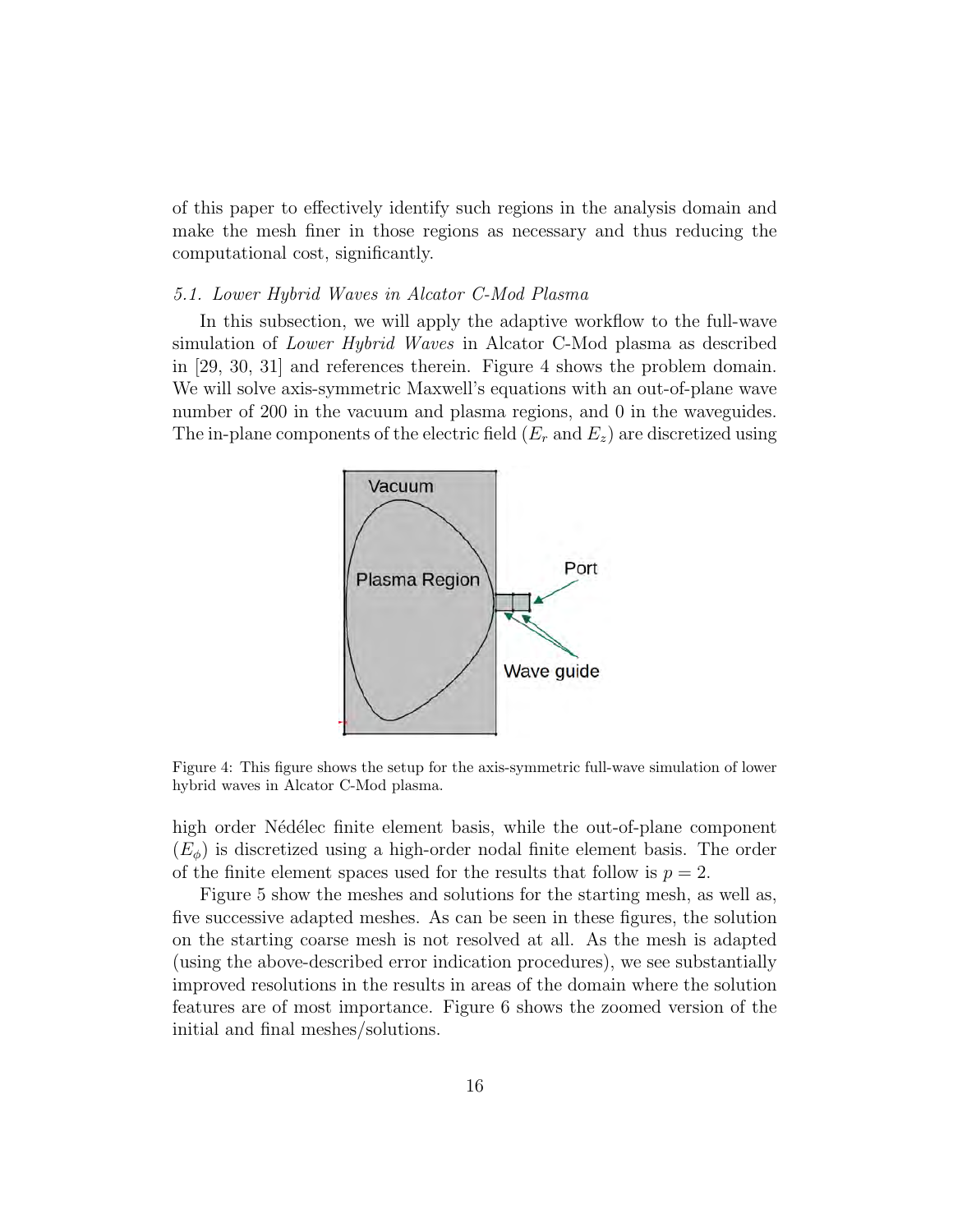

Figure 5: Shows the initial (a) and adapted (b-f) meshes and solutions field,  $E_r$ .

To demonstrate the advantage of using the adaptive workflow, table 1 shows the comparison for the number of DOFs (for  $p = 2$  this is simply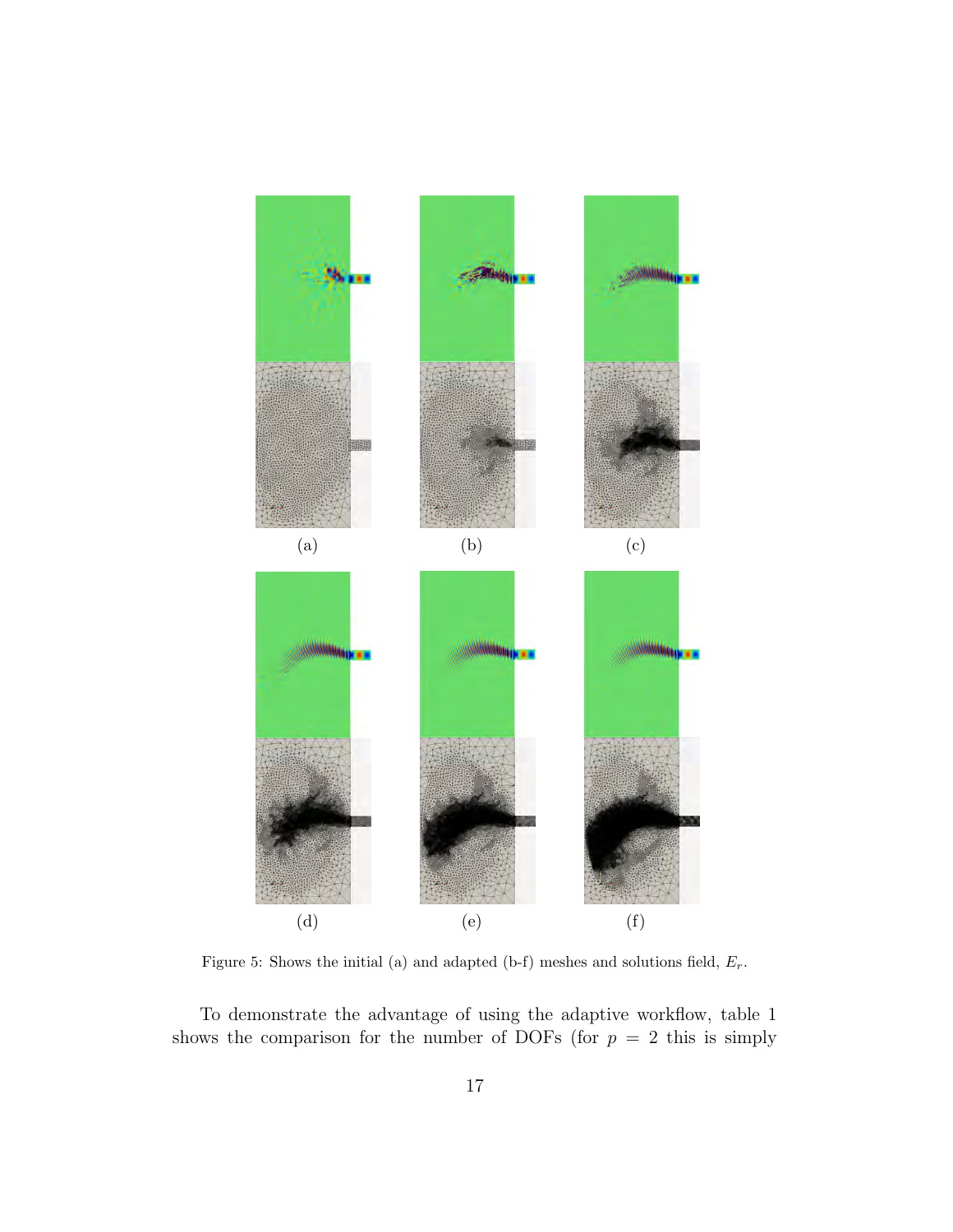

Figure 6: Shows the zoomed version of the initial (a) and final adapted (b) meshes and solutions field,  $E_r$ .

 $2(e + f)$  where e and f are the total number of edges and faces in the mesh, respectively) for the adapted meshes shown in figure 5 and uniform meshes with the same minimum size in the plasma regions. As can be seen in this

| mesh | $\#\text{dofs}$ | min size | $\#\text{dofs}^*$ |
|------|-----------------|----------|-------------------|
| (a)  | 17,316          | 8.00E-03 | 17,316            |
| (b)  | 25,434          | 2.80E-03 | 126,238           |
| (c)  | 67,688          | 1.29E-03 | 414,436           |
| (d)  | 113,284         | 8.36E-04 | 463,344           |
| (e)  | 176,284         | 7.56E-04 | 1,070,378         |
| (f)  | 284,250         | 5.85E-04 | 2,298,062         |

Table 1: Comparison of the DOFs in the adapted meshes and uniform meshes with the same minimum size in the plasma regions. The first column lists the number of DOFs in the adapted meshes. The second column lists the minimum edge length in the plasma region of the adapted meshes. The last column lists the number of DOFs for uniform meshes with the same size as the minimum size in the corresponding adapted mesh.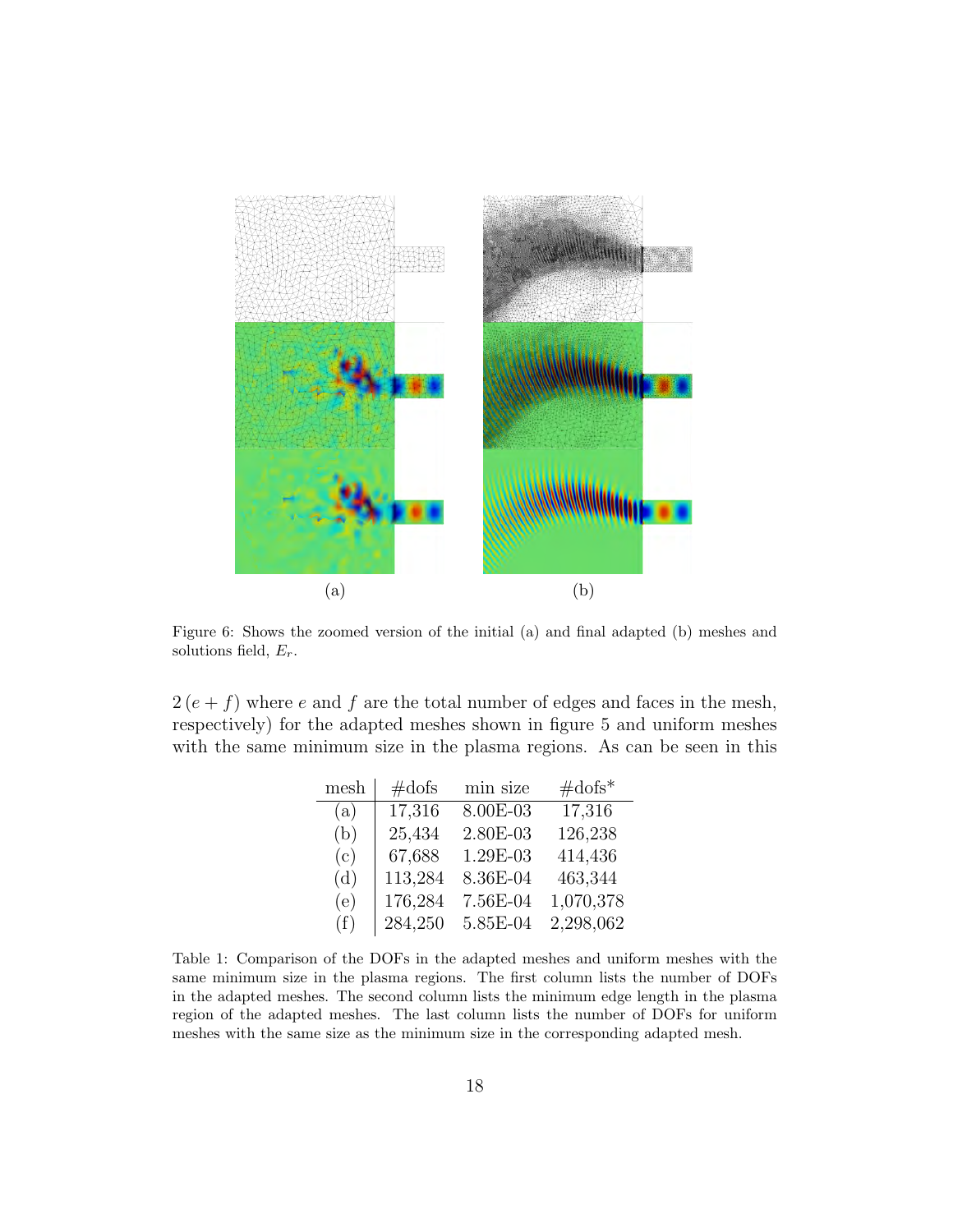table, using a uniform mesh to achieve the same level of accuracy for the solutions shown in Figure 5-f will require  $\sim 2.3M$  DOFs while the number of DOFs in the corresponding adapted mesh is  $\sim$  284K. In other words, by using the adaptive workflow we are achieving a 10x reduction in the size of the problem.

#### 5.2. ICRF antenna of the Large Plasma Device

Next, we consider a fully 3D simulation of the ICRF antenna model of the Large Plasma Device (LAPD). This example consists of a single strap antenna, as can be seen in Figure 7. The plasma region has an anisotropic permittivity that varies radially. The input current is applied as a port boundary condition at the coax port shown in the picture. Figure 8 shows



Figure 7: This figure shows the setup for the 3D LAPD example.

the initial and adapted meshes and the solution (phase) fields. As can be seen in this figure the solution field is not properly resolved on the initial coarse mesh. However, as the mesh gets more refined in the slow-wave region of the plasma domain, more features of the solution are resolved.

Table 2 shows the comparison for the number of DOFs for the adapted meshes shown in Figure 8 and uniform meshes with the same minimum size in the plasma regions. Similar to the 2D results, we see that by using the adaptive workflow we are able to achieve the desired levels of accuracy with much fewer number of DOFs, when compared to uniform meshes. For example, the number of DOFs in the final adapted mesh in Figure 8 is approximately 5x smaller than the corresponding uniform mesh.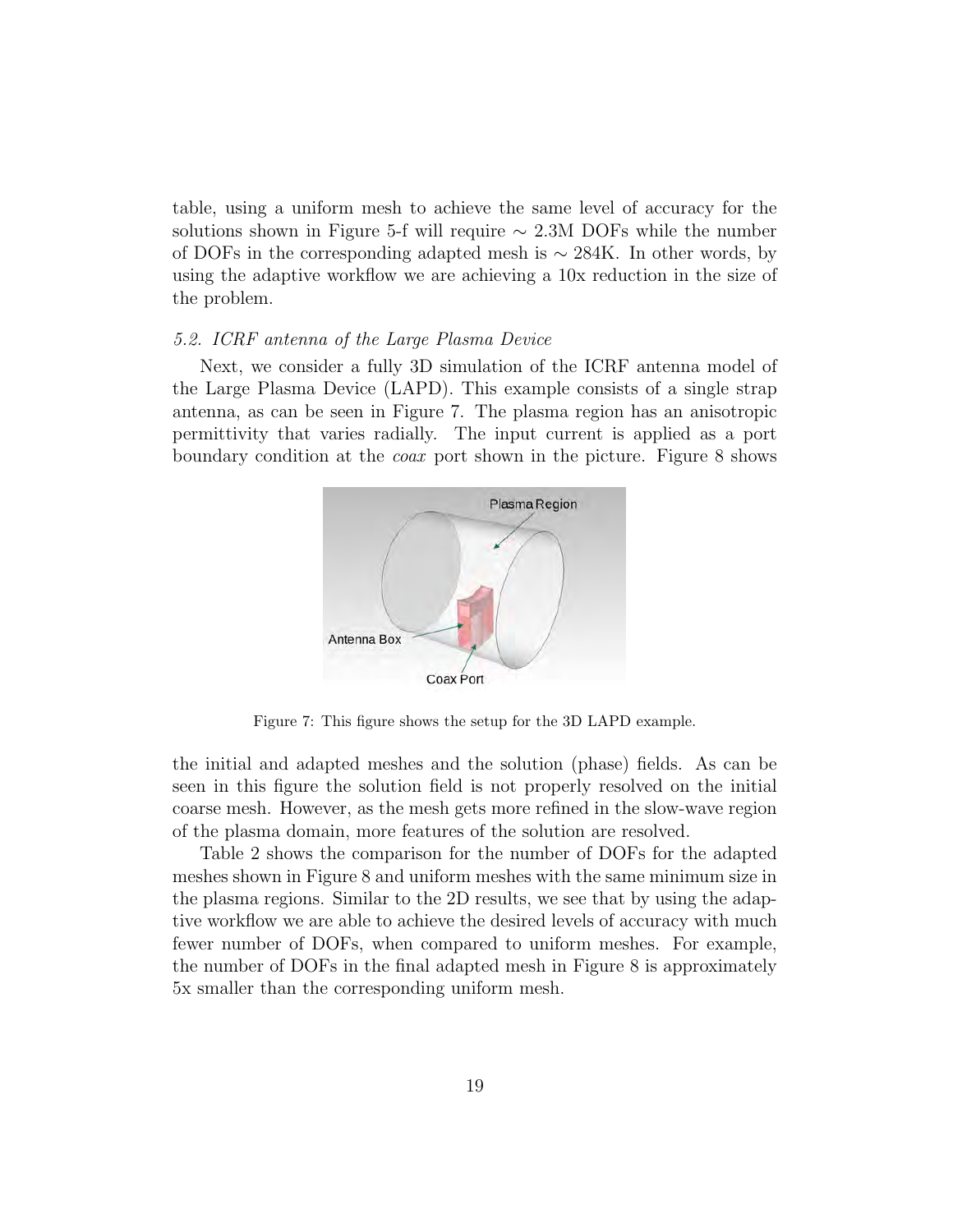

Figure 8: This figure shows the initial and adapted meshes and solution fields for the LAPD example.

| mesh | $\#$ dofs  | min size   | $\#\text{dofs}^*$ |
|------|------------|------------|-------------------|
| (a)  | 1,088,678  | $2.67E-03$ | 1,088,678         |
| (b)  | 2,129,006  | 2.28E-03   | 7,860,478         |
| (c)  | 12,626,818 | $1.11E-03$ | 61,959,826        |

Table 2: Comparison of the DOFs in the adapted meshes and uniform meshes with the same minimum size in the plasma regions. The first column lists the number of DOFs in the adapted meshes. The second column lists the minimum edge length in the plasma region of the adapted meshes. The last column lists the number of DOFs for uniform meshes with the same size as the minimum size in the corresponding adapted mesh.

#### 6. Conclusions

This paper presented an adaptive simulation workflow for RF heaters in fusion applications. This workflow takes advantage of, and carefully integrates, a number of software components including CAD modelers, automatic mesh generators, custom problem set-up tools, high-order finite element solvers, discretization error estimators, and conforming mesh adaptation procedures. The example results demonstrate the ability of the developed simulation workflow to effectively obtain highly accurate simulation results for general antenna and reactor geometries. It is important to note that an effective simulation workflow must address all aspects of the simu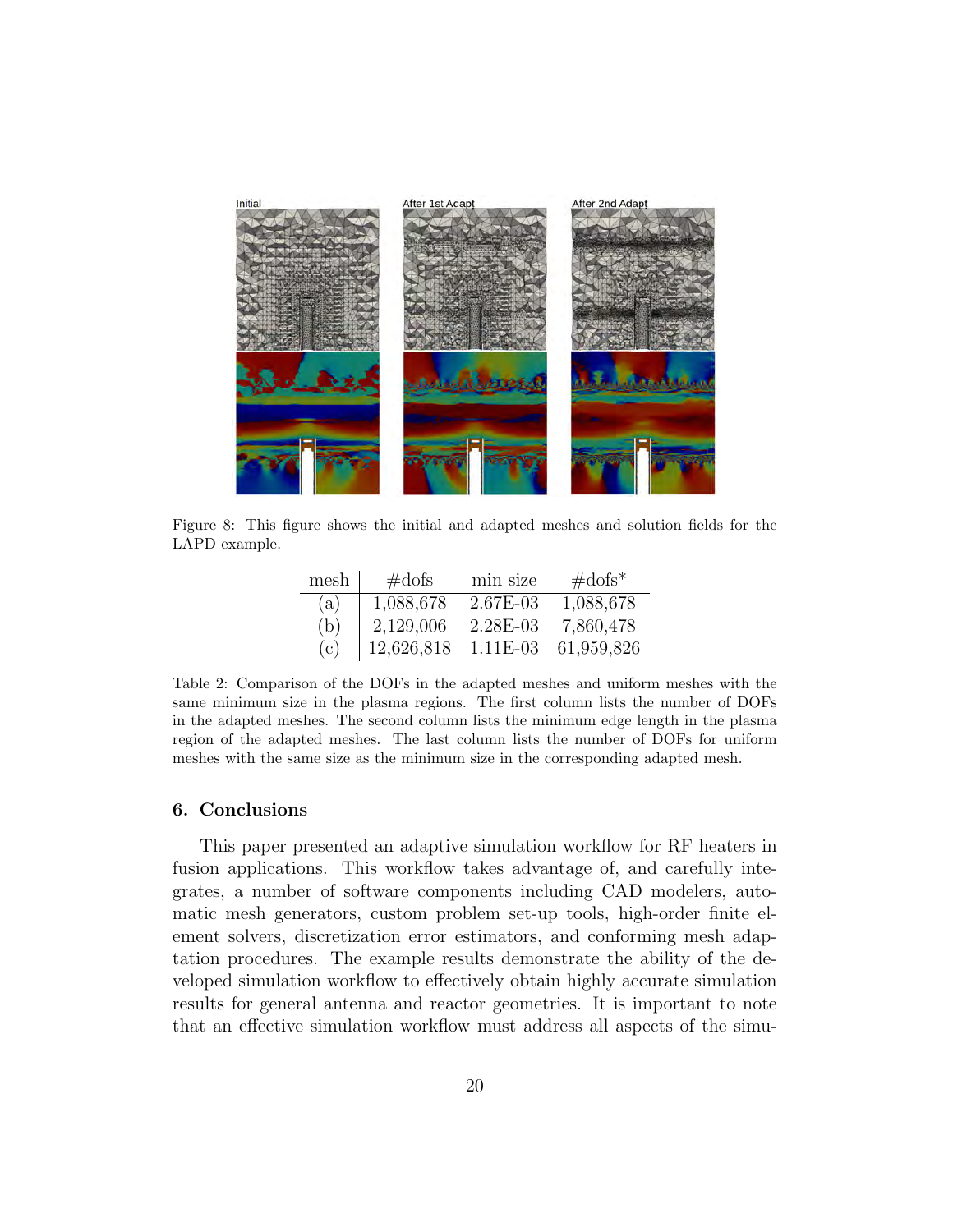lation process; from the specification of the simulation, to the generation of the analysis model discretization, to the solution of the discretized system, to the improvement of the discretization to attain the desired level of solution accuracy.

Even though the results shown in this paper are for order 2 Nédélec spaces, the same workflow can be utilized for higher-order finite element spaces. Efforts to support the higher-order finite element spaces require the ability of the mesh adaptation procedures to execute on higher than quadratic mesh geometry. The mesh adaptation procedures are currently being extended to deal with such higher-order mesh geometry. These developments and their application will be reported in future publications.

### 7. Acknowledgments

This research is supported by the Exascale Computing Project (17-SC-20-SC), a collaborative effort of U.S. Department of Energy Office of Science and the National Nuclear Security Administration, under contract DE-AC02- 06CH11357, and by the U.S. Department of Energy, Office of Science Scientific Discovery through Advanced Computing program through grant DE-SC0018275 (Unstructured Mesh Technologies for Fusion Simulation Codes).

Computational resources were provided by the Rensselaer Polytechnic Institute Center for Computational Innovations that is partly supported by a National Science Foundation through MRI grant number 1828083.

We also thank Dr. Syun'ichi Shiraiwa at Princeton Plasma Physics Laboratory for his help with the integration of PUMI adaptive tools and Petra-M and also providing us with application examples to test the workflow.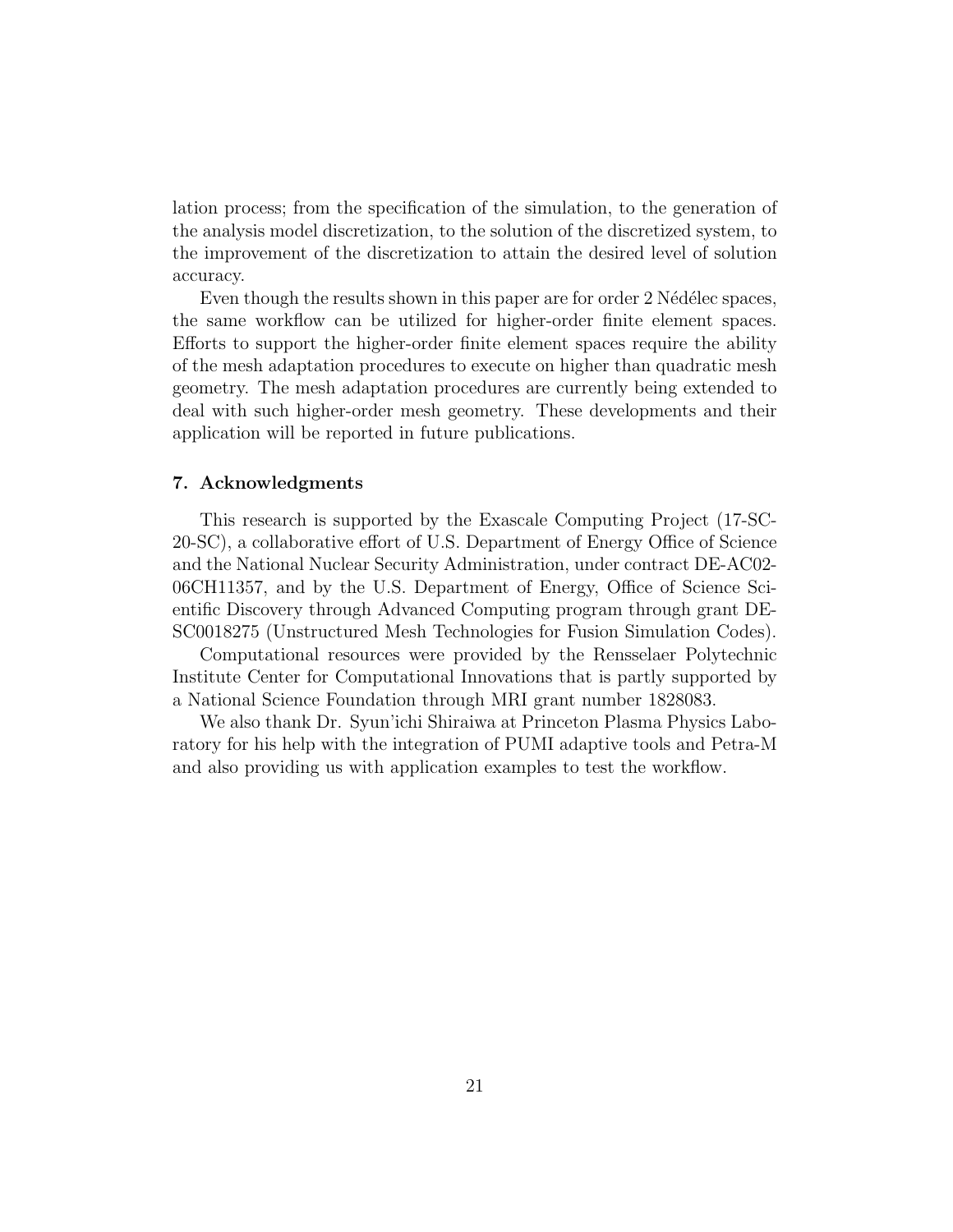# Appendix A. Inverse Transformation Matrix

The pseudo-code for the computation of the inverse transformation,  $Ti$ , mentioned in pseudo-code (1) is given below. Pseudo-codes (3)-(5), detail the computation of edge, face, and region nodes/tangents for tetrahedron elements.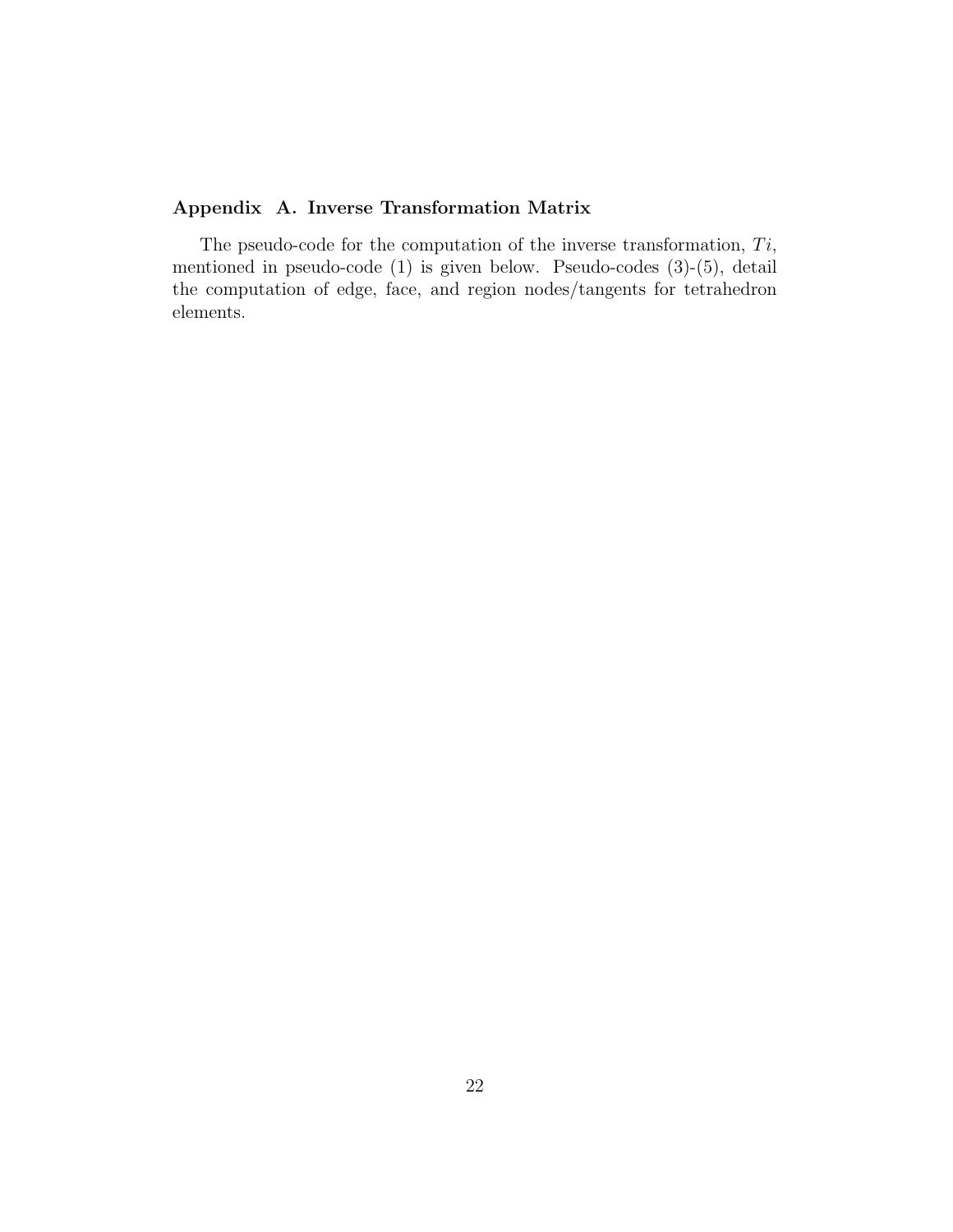**Pseudo-code 2** Implementation of the inverse transformation  $Ti$ 

1: function GETINVERSETRANSFORMATION $(p)$ 2: enodes, et ans  $\leftarrow$  GETEDGENODESANDTANGENTS $(p)$ 3:  $fnodes, ftons \leftarrow GETFACENODESANDTANGENTS(p)$ 4:  $rnodes, rtons \leftarrow GETREGIONNODESANDTANGENTS(p)$ 5:  $nodes \leftarrow \text{CONCATENATE}(enodes, modes, modes)$   $\rightarrow$  all nodes 6:  $tans \leftarrow \text{CONCATE}(\text{etans}, \text{ftans}, \text{rtans})$   $\triangleright$  all tangents 7: for  $m = 0$  to  $non - 1$  do  $\implies$  non is total number of nodes 8:  $x \leftarrow nodes[m][0], y \leftarrow nodes[m][1], z \leftarrow nodes[m][2], t \leftarrow tens[m]$ 9: shape<sub>x</sub> ← CHEBYSHEV(x), shape<sub>y</sub> ← CHEBYSHEV(y) 10:  $shape_z \leftarrow$  CHEBYSHEV(z) 11:  $\text{shape}_w \leftarrow \text{CHEBYSHEV}(1 - x - y - z)$ 12:  $o \leftarrow 0$ 13: **for**  $k = 0$  to  $p - 1$  do 14: **for**  $j = 0$  to  $p - 1 - k$  do 15: for  $i = 0$  to  $p - 1 - k - j$  do 16:  $s \leftarrow \text{shape}_x[i].\text{shape}_y[j].\text{shape}_z[k].\text{shape}_w[p-1-i-j-k]$ 17:  $T[o][m] \leftarrow s.t[0], o \leftarrow o + 1$ 18:  $T[o][m] \leftarrow s.t[1], o \leftarrow o + 1$ 19:  $T[o][m] \leftarrow s.t[2], o \leftarrow o + 1$ 20: end for 21: end for 22: end for 23: **for**  $k = 0$  to  $p - 1$  do 24: **for**  $j = 0$  to  $p - 1 - k$  do 25:  $s \leftarrow \text{shape}_x[p-1-j-k].\text{shape}_y[j].\text{shape}_z[k]$ 26:  $T[o][m] \leftarrow s\{(y-c).t[0] - (x-c).t[1]\}, o \leftarrow o + 1$ 27:  $T[o][m] \leftarrow s\{(z-c), t[0] - (x-c), t[2]\}, o \leftarrow o + 1$ 28: end for 29: end for 30: **for**  $k = 0$  to  $p - 1$  do 31:  $s \leftarrow \text{shape}_y[p-2-k].\text{shape}_z[k]$ 32:  $T[o][m] \leftarrow s\{(z-c).t[1] - (y-c).t[2]\}, o \leftarrow o + 1$ 33: end for 34: end for 35: return MATRIXINVERSE $(T)$ 36: end function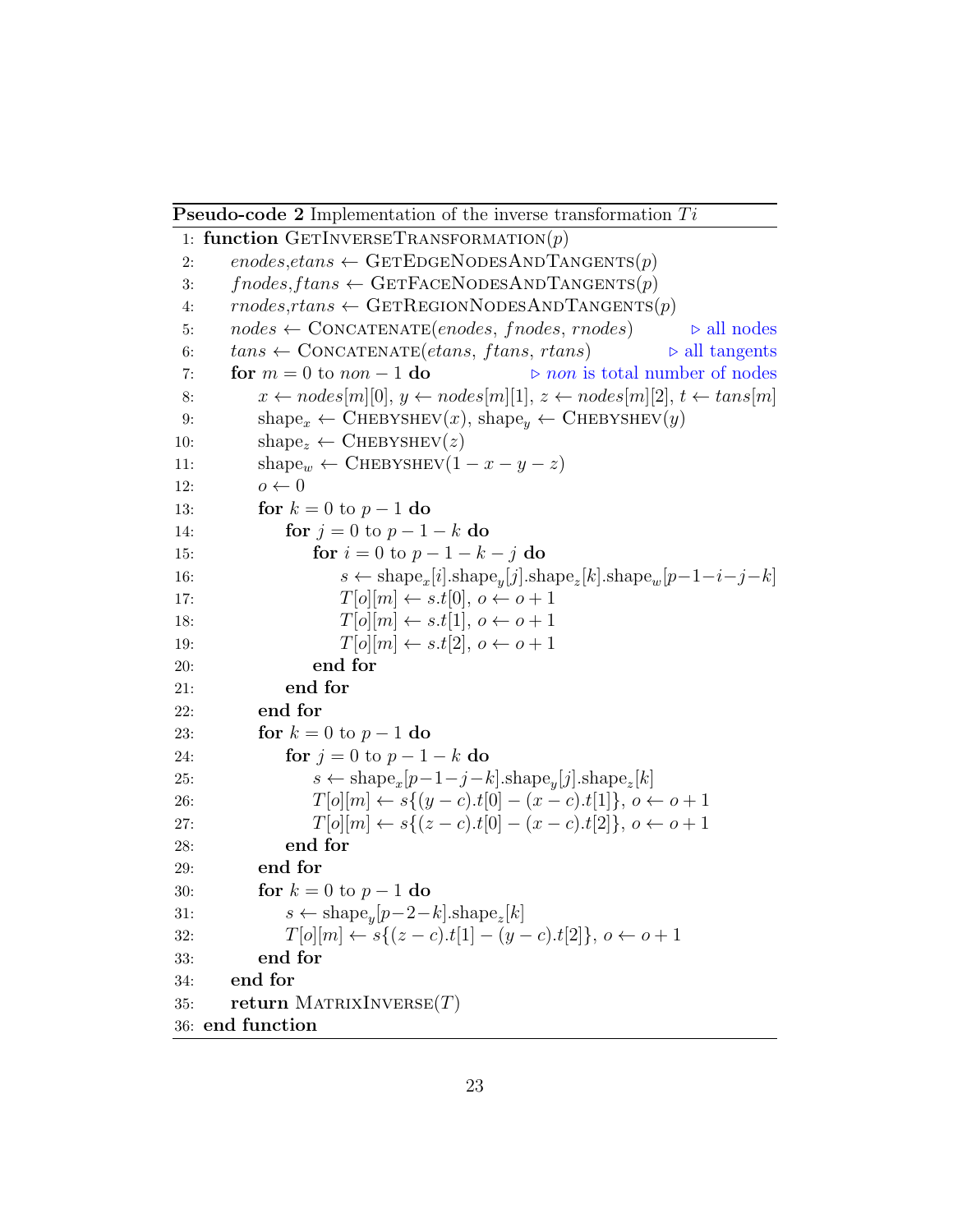Pseudo-code 3 Implementation of edge nodes and tangents.

```
1: function GETEDGENODESANDTANGENTS(p)2: pm_1 \leftarrow p-13: ep \leftarrow GAUSSLOBATTO(pm_1) \rightarrow to construct edge nodes
4: o \leftarrow 05: for i = 0 to p - 1 do \triangleright Edge (0,1)6: nodes[o][:] \leftarrow [ep[i], 0, 0]7: tans[o][:] \leftarrow [1, 0, 0], o \leftarrow o + 18: end for
9: for i = 0 to p - 1 do . Edge (1,2)
10: nodes[o][:] \leftarrow [ep[pm_1 - i], ep[i], 0]11: tans[<i>o</i>][:] ← [-1, 1, 0], <i>o</i> ← <i>o</i> + 112: end for
13: for i = 0 to p - 1 do \triangleright Edge (2,0)
14: nodes[o][:] \leftarrow [0, ep[pm_1 - i], 0]15: tans[o][:] \leftarrow [0, -1, 0], o \leftarrow o + 116: end for
17: for i = 0 to p - 1 do \triangleright Edge (0,3)
18: nodes[o][:] \leftarrow [0, 0, ep[i]]19: tans[0][:] \leftarrow [0, 0, 1], o \leftarrow o + 120: end for
21: for i = 0 to p - 1 do . Edge (1,3)
22: nodes[o][:] \leftarrow [ep[pm_1 - i], 0, ep[i]]23: tans[o][:] \leftarrow [-1, 0, 1], o \leftarrow o + 124: end for
25: for i = 0 to p - 1 do . Edge (2,3)
26: nodes[o][:] \leftarrow [0, ep[pm_1 - i], ep[i]]27: tans[<i>o</i>][:] \leftarrow [0, -1, 1], o \leftarrow o + 128: end for
29: return nodes, tans
30: end function
```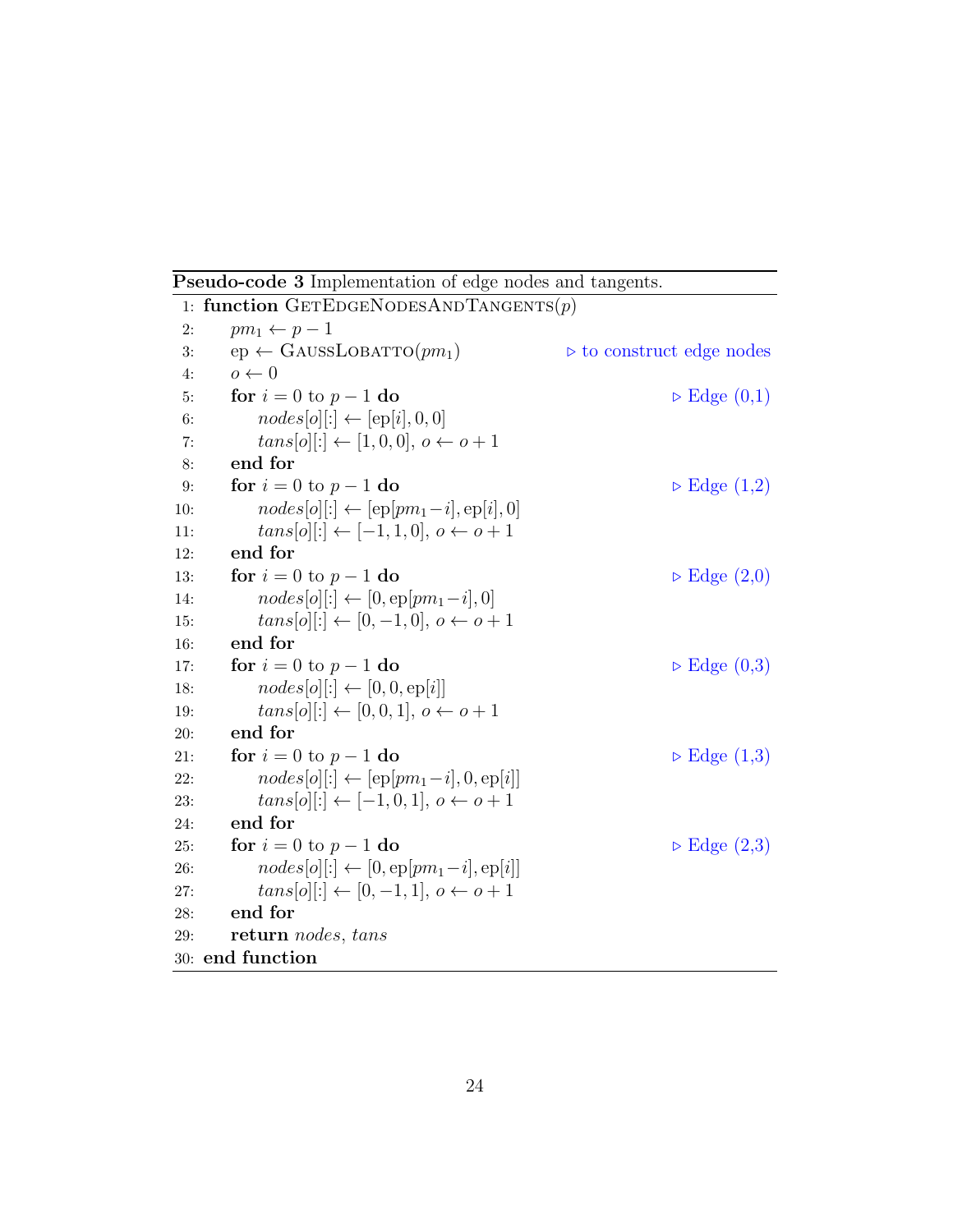Pseudo-code 4 Implementation of face nodes and tangents.

```
1: function GETFACENODESANDTANGENTS(p)2: pm_2 \leftarrow p-23: \text{fp} \leftarrow \text{GaussLoBATIO}(pm_2) \triangleright to construct face nodes
4: o \leftarrow 05: for j = 0 to p - 2 do . P Face (0,1,2)6: for i = 0 to p - 2 - j do
7: w \leftarrow fp[i] + fp[j] + fp[pm_2 - i - j]8: nodes[o][:] \leftarrow [fp[i], fp[j], 0]/w, \, \text{tans}[o][:] \leftarrow [1, 0, 0], o \leftarrow o + 19: nodes[o][:] \leftarrow [fp[i], fp[j], 0]/w, \, \text{tans}[o][:] \leftarrow [0, 1, 0], \, o \leftarrow o + 110: end for
11: end for
12: for j = 0 to p - 2 do . \triangleright Face (0,1,3)13: for i = 0 to p - 2 - j do
14: w \leftarrow fp[i] + fp[j] + fp[pm_2 - i - j]15: nodes[o][:] \leftarrow [fp[i], 0, fp[j]]/w, \, \text{tans}[o][:] \leftarrow [1, 0, 0], \, o \leftarrow o + 116: nodes[o][:] \leftarrow [fp[i], 0, fp[j]]/w, \, \text{tans}[o][:] \leftarrow [0, 0, 1], \, o \leftarrow o + 117: end for
18: end for
19: for j = 0 to p - 2 do . \triangleright Face (1,2,3)
20: for i = 0 to p - 2 - j do
21: w \leftarrow fp[i] + fp[j] + fp[pm_2 - i - j]22: nodes[o][:] \leftarrow [fp[pm_2-i-j], fp[i], fp[j]]/w23: tans[o][:] \leftarrow [-1, 1, 0], o \leftarrow o + 124: nodes[o][:] \leftarrow [fp[pm_2-i-j], fp[i], fp[j]]/w25: tans[o][:] \leftarrow [-1, 0, 1], o \leftarrow o + 126: end for
27: end for
28: for j = 0 to p - 2 do \triangleright Face (0,2,3)29: for i = 0 to p - 2 - j do
30: w \leftarrow fp[i] + fp[j] + fp[pm_2 - i - j]31: nodes[o][:] \leftarrow [0, fp[i], fp[j]]/w, tans[o][:] \leftarrow [0, 1, 0], o \leftarrow o + 132: nodes[o][:] \leftarrow [0, fp[i], fp[j]]/w, tans[o][:] \leftarrow [0, 0, 1], o \leftarrow o + 133: end for
34: end for
35: return nodes, tans
36: end function
```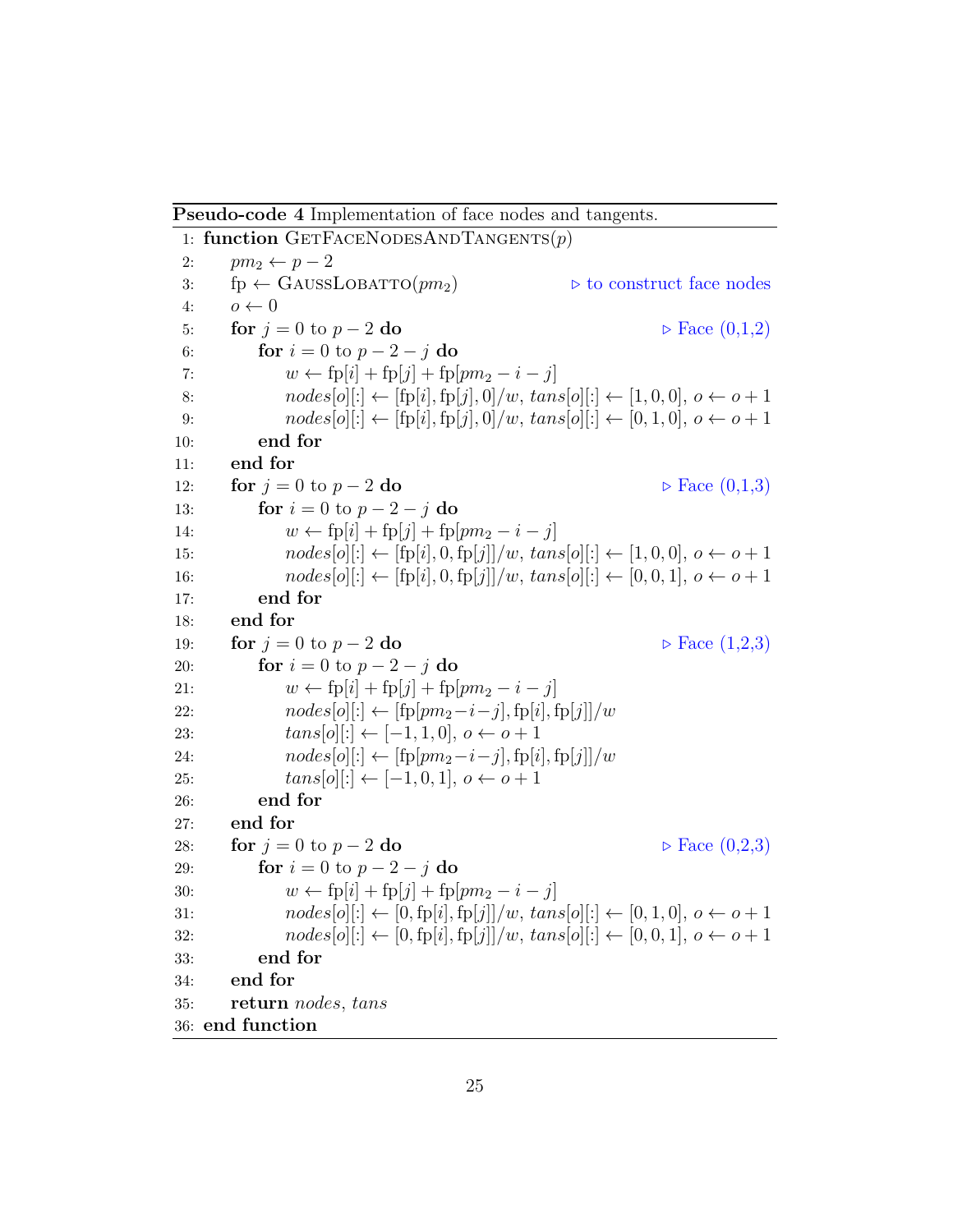Pseudo-code 5 Implementation of region nodes and tangents. 1: function GETREGIONNODESANDTANGENTS $(p)$ 2:  $pm_3 \leftarrow p-3$ 3:  $rp \leftarrow$  GAUSSLOBATTO( $pm_3$ )  $\rightarrow$  to construct region nodes 4:  $o \leftarrow 0$ 5: for  $k = 0$  to  $p - 3$  do 6: **for**  $j = 0$  to  $p - 3 - k$  do 7: **for**  $i = 0$  to  $p - 3 - k - j$  do 8:  $w \leftarrow \text{rp}[i] + \text{rp}[j] + \text{rp}[k] + \text{rp}[pm_3 - i - j - k]$ 9:  $nodes[o][:] \leftarrow [rp[i], rp[j], rp[k]]/w$ 10:  $tans[o][:] \leftarrow [1, 0, 0], o \leftarrow o + 1$ 11:  $nodes[o][:] \leftarrow [rp[i], rp[j], rp[k]]/w$ 12:  $tans[o][:] \leftarrow [0, 1, 0], o \leftarrow o + 1$ 13:  $nodes[o][:] \leftarrow [rp[i], rp[j], rp[k]]/w$ 14:  $tans[o][:] \leftarrow [0, 0, 1], o \leftarrow o + 1$ 15: end for 16: end for 17: end for 18: return nodes, tans 19: end function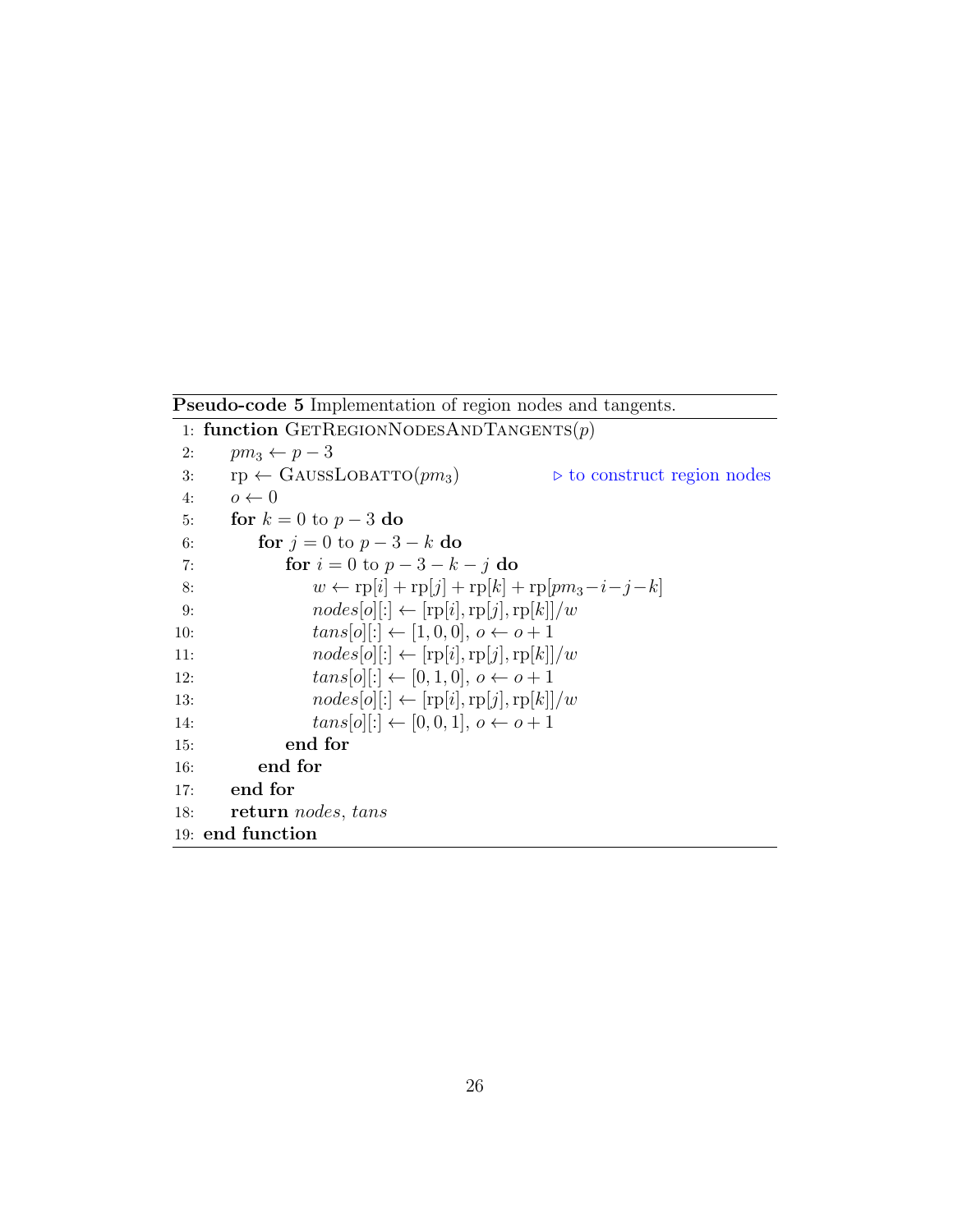#### References

- [1] Committee on the Key Goals and Innovation Needed for a U.S. Fusion Pilot Plant, Bringing fusion to the U.S. grid (2021), Tech. rep., The National Academies of Sciences, Engineering and Medicine (2021). doi:https://doi.org/10.17226/25991.
- [2] Open Cascade community Edition, Open cascade web page (2020). URL https://github.com/tpaviot/oce
- [3] Simmetrix, Simmetrix: Enabling simulation-based design. URL http://www.simmetrix.com/
- [4] S. Shiraiwa, J. Wright, P. Bonoli, T. Kolev, M. Stowell, Rf wave simulation for cold edge plasmas using the mfem library, in: EPJ Web of Conferences, Vol. 157, EDP Sciences, 2017, p. 03048.
- [5] S. Shiraiwa, T. Fredian, J. Hillairet, J. Stillerman, πscope: Python based scientific workbench with mdsplus data visualization tool, Fusion Engineering and Design 112 (2016) 835–838.
- [6] Gmsh Team, Gmsh web page. URL https://gmsh.info/
- [7] W. F. Godoy, N. Podhorszki, R. Wang, C. Atkins, G. Eisenhauer, J. Gu, P. Davis, J. Choi, K. Germaschewski, K. Huck, ..., S. Klasky, Adios 2: The adaptable input output system. a framework for high-performance data management, SoftwareX 12 (2020) 100561.
- [8] C. W. Smith, B. Granzow, G. Diamond, D. Ibanez, O. Sahni, K. E. Jansen, M. S. Shephard, In-memory integration of existing software components for parallel adaptive unstructured mesh workflows, Concurrency and Computation: Practice and Experience 30 (18) (2018) e4510.
- [9] R. Anderson, J. Andrej, A. Barker, J. Bramwell, J.-S. Camier, J. Cerveny, V. Dobrev, Y. Dudouit, A. Fisher, T. Kolev, et al., Mfem: a modular finite element methods library, Computers & Mathematics with Applications 81 (2021) 42–74.
- [10] MFEM Team, Mfem web page. URL https://mfem.org/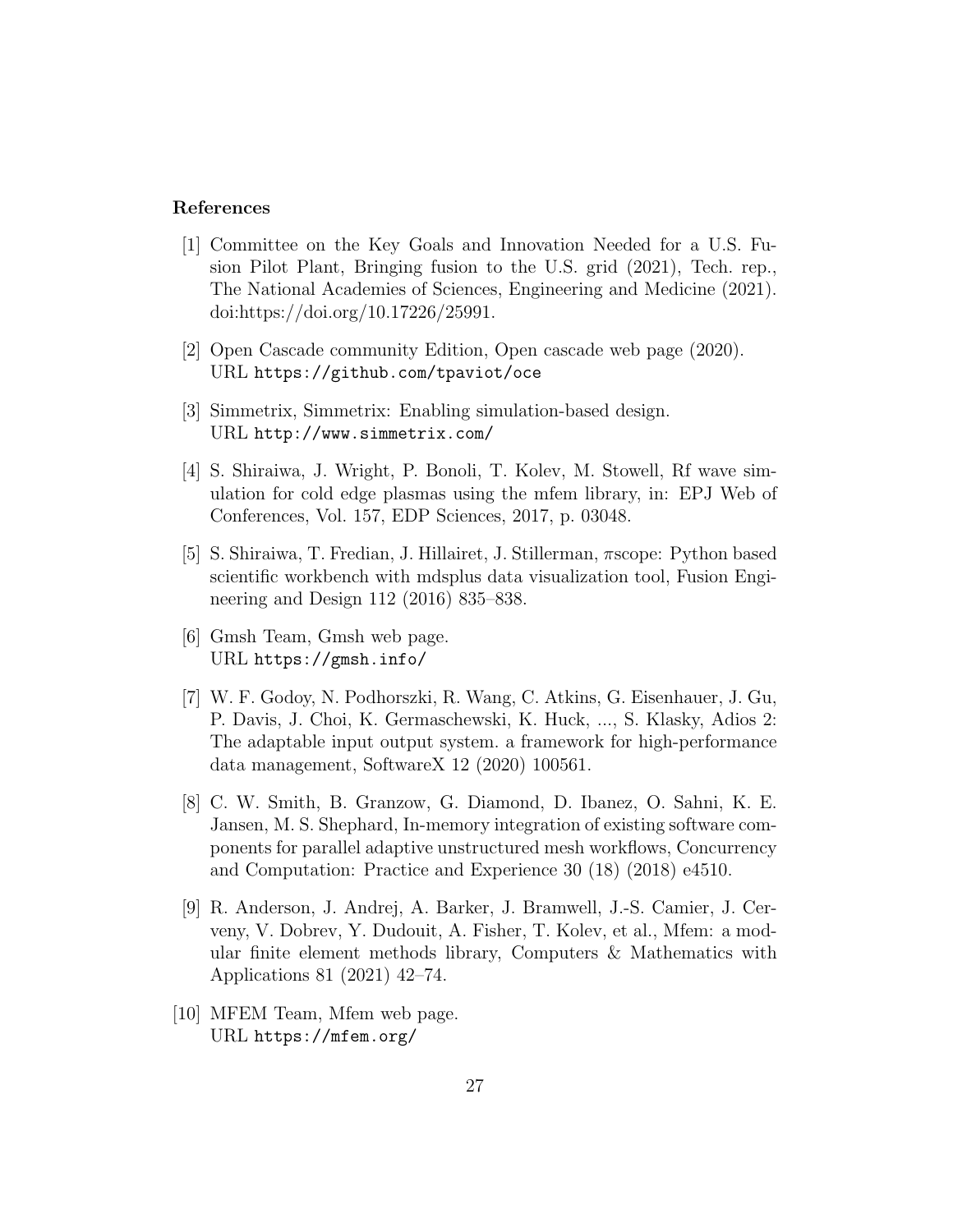- [11] D. A. Ibanez, E. S. Seol, C. W. Smith, M. S. Shephard, Pumi: Parallel unstructured mesh infrastructure, ACM Transactions on Mathematical Software (TOMS) 42 (3) (2016) 1–28.
- [12] P. Monk, et al., Finite element methods for Maxwell's equations, Oxford University Press, 2003.
- [13] J.-M. Jin, The finite element method in electromagnetics, John Wiley & Sons, 2015.
- [14] P. G. Ciarlet, The finite element method for elliptic problems, SIAM, 2002.
- [15] J.-C. Nédélec, Mixed finite elements in  $\mathbb{R}^3$ , Numerische Mathematik 35 (3) (1980) 315–341.
- [16] A. V. Grayver, T. V. Kolev, Large-scale 3d geoelectromagnetic modeling using parallel adaptive high-order finite element methodem modeling with high-order fem, Geophysics 80 (6) (2015) E277–E291.
- [17] O. C. Zienkiewicz, J. Z. Zhu, The superconvergent patch recovery and a posteriori error estimates. part 1: The recovery technique, International Journal for Numerical Methods in Engineering 33 (7) (1992) 1331–1364.
- [18] M. Ainsworth, J. T. Oden, A posteriori error estimation in finite element analysis, Computer methods in applied mechanics and engineering 142 (1-2) (1997) 1–88.
- [19] I. Babuška, W. C. Rheinboldt, A-posteriori error estimates for the finite element method, International Journal for Numerical Methods in Engineering 12 (10) (1978) 1597–1615.
- [20] I. Babuška, T. Strouboulis, C. Upadhyay, A model study of the quality of a posteriori error estimators for linear elliptic problems. error estimation in the interior of patchwise uniform grids of triangles, Computer Methods in Applied Mechanics and Engineering 114 (3-4) (1994) 307– 378.
- [21] O. C. Zienkiewicz, J. Z. Zhu, A simple error estimator and adaptive procedure for practical engineerng analysis, International journal for numerical methods in engineering 24 (2) (1987) 337–357.